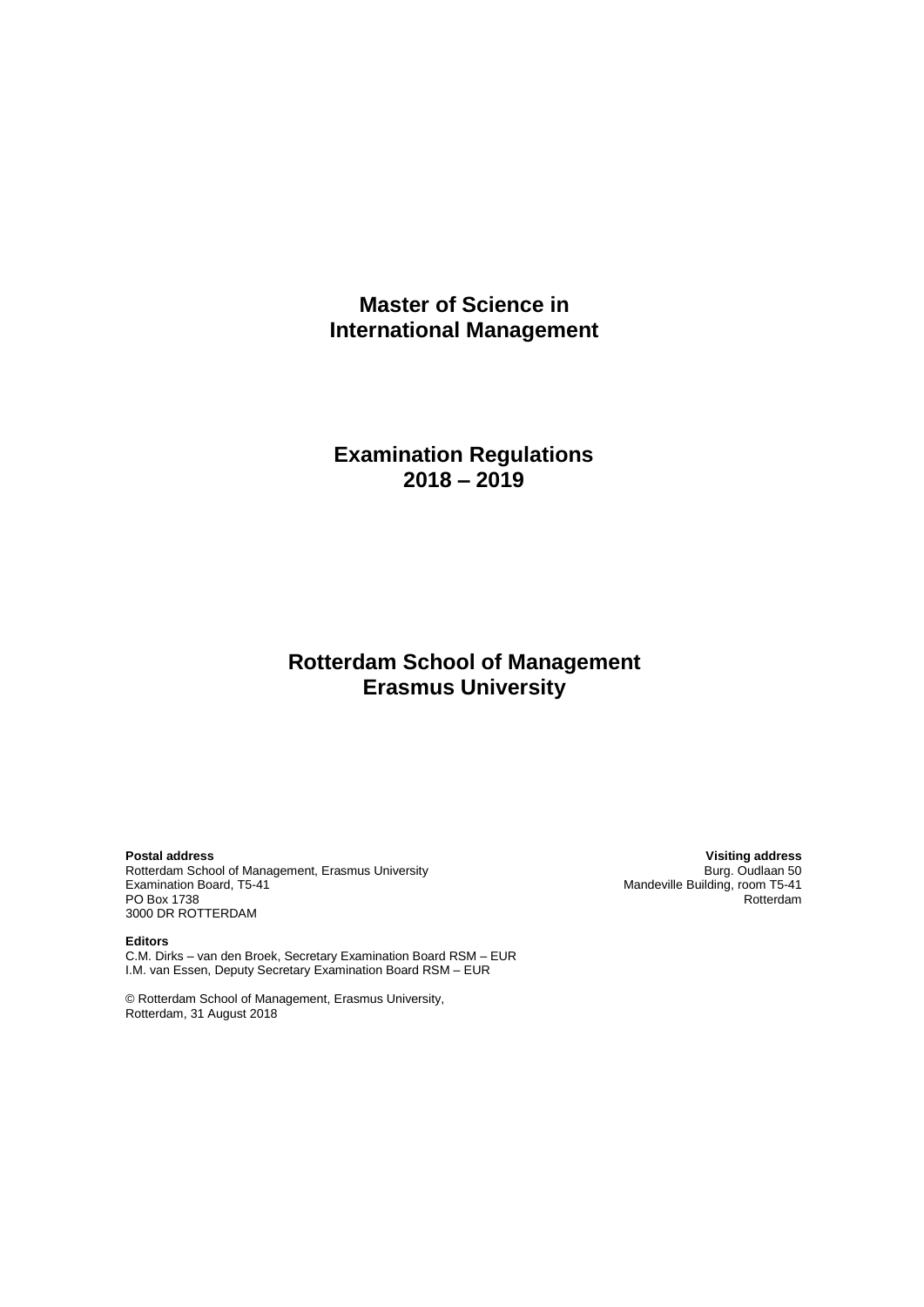| <b>Contents</b> |                                                                                                                                                                  |                                  |  |  |  |  |  |  |
|-----------------|------------------------------------------------------------------------------------------------------------------------------------------------------------------|----------------------------------|--|--|--|--|--|--|
|                 | <b>I Examination Board RSM - EUR</b><br>3                                                                                                                        |                                  |  |  |  |  |  |  |
|                 | <b>Tasks</b>                                                                                                                                                     | 3                                |  |  |  |  |  |  |
|                 | Composition                                                                                                                                                      | 3                                |  |  |  |  |  |  |
|                 | Secretary to the Examination Board<br><b>Administration</b>                                                                                                      | 3<br>3                           |  |  |  |  |  |  |
|                 | <b>Requests and information</b>                                                                                                                                  | 3                                |  |  |  |  |  |  |
|                 | Il Legal protection: Appeals, Objections and Complaints                                                                                                          | 5                                |  |  |  |  |  |  |
|                 | Appeals procedure                                                                                                                                                | ${\bf 5}$                        |  |  |  |  |  |  |
|                 | <b>Objections Procedure</b>                                                                                                                                      | 5                                |  |  |  |  |  |  |
|                 | Student complaints procedures for teaching and examinations                                                                                                      | 5                                |  |  |  |  |  |  |
|                 | III Teaching and Examination Regulations of the Master of Science in International                                                                               |                                  |  |  |  |  |  |  |
|                 | <b>Management 2018 - 2019</b>                                                                                                                                    | 7                                |  |  |  |  |  |  |
|                 | Section 1 - General                                                                                                                                              | 7                                |  |  |  |  |  |  |
|                 | Article 1.1 – Applicability of the regulations<br>Article 1.2 – Aims of the programme                                                                            | 7<br>$\overline{7}$              |  |  |  |  |  |  |
|                 | Article 1.3 - Definitions                                                                                                                                        | $\overline{7}$                   |  |  |  |  |  |  |
|                 | Article 1.4 - Degree                                                                                                                                             | $\overline{7}$<br>$\overline{7}$ |  |  |  |  |  |  |
|                 | Article 1.5 - Language of instruction<br>Article 1.6 - Compulsory educational activities                                                                         | 8                                |  |  |  |  |  |  |
|                 | Section 2 – Composition of the degree programme                                                                                                                  | 8                                |  |  |  |  |  |  |
|                 | Article 2.1 - Full-time / part-time                                                                                                                              | 8                                |  |  |  |  |  |  |
|                 | Article 2.2 - Study load, feasibility and timetable of the degree programme<br>Article 2.3 – Composition of the degree programme                                 | 8<br>8                           |  |  |  |  |  |  |
|                 | Article 2.4 – Exemption from obligatory practicals                                                                                                               | 8                                |  |  |  |  |  |  |
|                 | Article 2.5 - Exemption from examinations                                                                                                                        | 8                                |  |  |  |  |  |  |
|                 | Article 2.6 - free master programme within the master degree programme MSc in International Management at RSM<br>Section 3 - Admission                           | 9<br>9                           |  |  |  |  |  |  |
|                 | Article 3.1 - Admission                                                                                                                                          | $\boldsymbol{9}$                 |  |  |  |  |  |  |
|                 | Article 3.2 - Admission procedure                                                                                                                                | 9<br>9                           |  |  |  |  |  |  |
|                 | Article 3.3 - Admission requirements<br>Section 4 - Taking examinations                                                                                          | 9                                |  |  |  |  |  |  |
|                 | Article 4.1 – Frequency of examinations and tests; examination schedule; re-examinations; extra opportunities                                                    | 9                                |  |  |  |  |  |  |
|                 | Article 4.2 – Form of the examinations and tests<br>Article 4.3 – Oral tests                                                                                     | 10<br>10                         |  |  |  |  |  |  |
|                 | Article 4.4 – Sequence of programme components                                                                                                                   | 10                               |  |  |  |  |  |  |
|                 | Section 5 - Result of examinations                                                                                                                               | 10                               |  |  |  |  |  |  |
|                 | Article 5.1 – Determining, announcing and recording results of examinations and tests; deadlines<br>Article 5.2 – Period of validity                             | 10<br>10                         |  |  |  |  |  |  |
|                 | Article 5.3 - Feedback and perusal                                                                                                                               | 11                               |  |  |  |  |  |  |
|                 | Article 5.4 - Archiving period of written tests                                                                                                                  | 11                               |  |  |  |  |  |  |
|                 | Section 6 – Result of the final exam<br>Article 6.1 – The result of the final exam                                                                               | 11<br>11                         |  |  |  |  |  |  |
|                 | Section 7 - Final and Implementation Provisions                                                                                                                  | 11                               |  |  |  |  |  |  |
|                 | Article 7.1 – Amendments changes                                                                                                                                 | 11                               |  |  |  |  |  |  |
|                 | Article 7.2 - Hardship clause<br>Article 7.3 - Announcement                                                                                                      | 11<br>11                         |  |  |  |  |  |  |
|                 | Article 7.4 - Legal effect                                                                                                                                       | 11                               |  |  |  |  |  |  |
|                 | IV Rules and Guidelines 2018 - 2019                                                                                                                              | 12                               |  |  |  |  |  |  |
|                 | Section 1 - General                                                                                                                                              | 12                               |  |  |  |  |  |  |
|                 | Article 1.1 - Applicability of the Rules and Guidelines                                                                                                          | 12                               |  |  |  |  |  |  |
|                 | Article 1.2 - Definitions<br>Article 1.3 - Day-to-day procedure of the Examination Board                                                                         | 12<br>12                         |  |  |  |  |  |  |
|                 | Article 1.4 – The authority to examine, the appointment of examiners, Examination Manual                                                                         | 12                               |  |  |  |  |  |  |
|                 | Article 1.5 - The criteria                                                                                                                                       | 12                               |  |  |  |  |  |  |
|                 | Section 2 - Exemptions<br>Article 2.1 - Exemption from practical exercises                                                                                       | 12<br>12                         |  |  |  |  |  |  |
|                 | Section 3 - Rules concerning good course of things during examinations and tests                                                                                 | 13                               |  |  |  |  |  |  |
|                 | Article 3.1 – Registration for examinations and written tests                                                                                                    | 13                               |  |  |  |  |  |  |
|                 | Article 3.2 – Entering and leaving the room in which the written test is being held<br>Article 3.3 - General provisions concerning order during the written test | 13<br>13                         |  |  |  |  |  |  |
|                 | Article 3.4 - Fraud                                                                                                                                              | 14                               |  |  |  |  |  |  |
|                 | Section 4 – The examinations and tests of the courses                                                                                                            | 14                               |  |  |  |  |  |  |
|                 | Article 4.1 - The questions and assignments, assessment plan, peer review protocol and publication exam questions<br>Article 4.2 - Assessment criteria           | 14<br>14                         |  |  |  |  |  |  |
|                 | Article 4.3 – Determining the grades: rounding off, averaging, passing, grade floor                                                                              | 14                               |  |  |  |  |  |  |
|                 | Section 5 - The Thesis                                                                                                                                           | 15                               |  |  |  |  |  |  |
|                 | Article 5.1 – The thesis, the thesis committee and admission to the thesis defence<br>Article 5.3 – Establishment of the final exam                              | 15<br>16                         |  |  |  |  |  |  |
|                 | Article 5.4 – The certificate, the transcript and the supplement                                                                                                 | 16                               |  |  |  |  |  |  |
|                 | Article 5.5 - Classifications 'cum laude' and 'summa cum laude'                                                                                                  | 16                               |  |  |  |  |  |  |
|                 | Section 6 - Final and implementation provisions<br>Article 6.1 - Changes in these Rules and Guidelines                                                           | 16<br>16                         |  |  |  |  |  |  |
|                 | Article 6.2 - Legal force                                                                                                                                        | 16                               |  |  |  |  |  |  |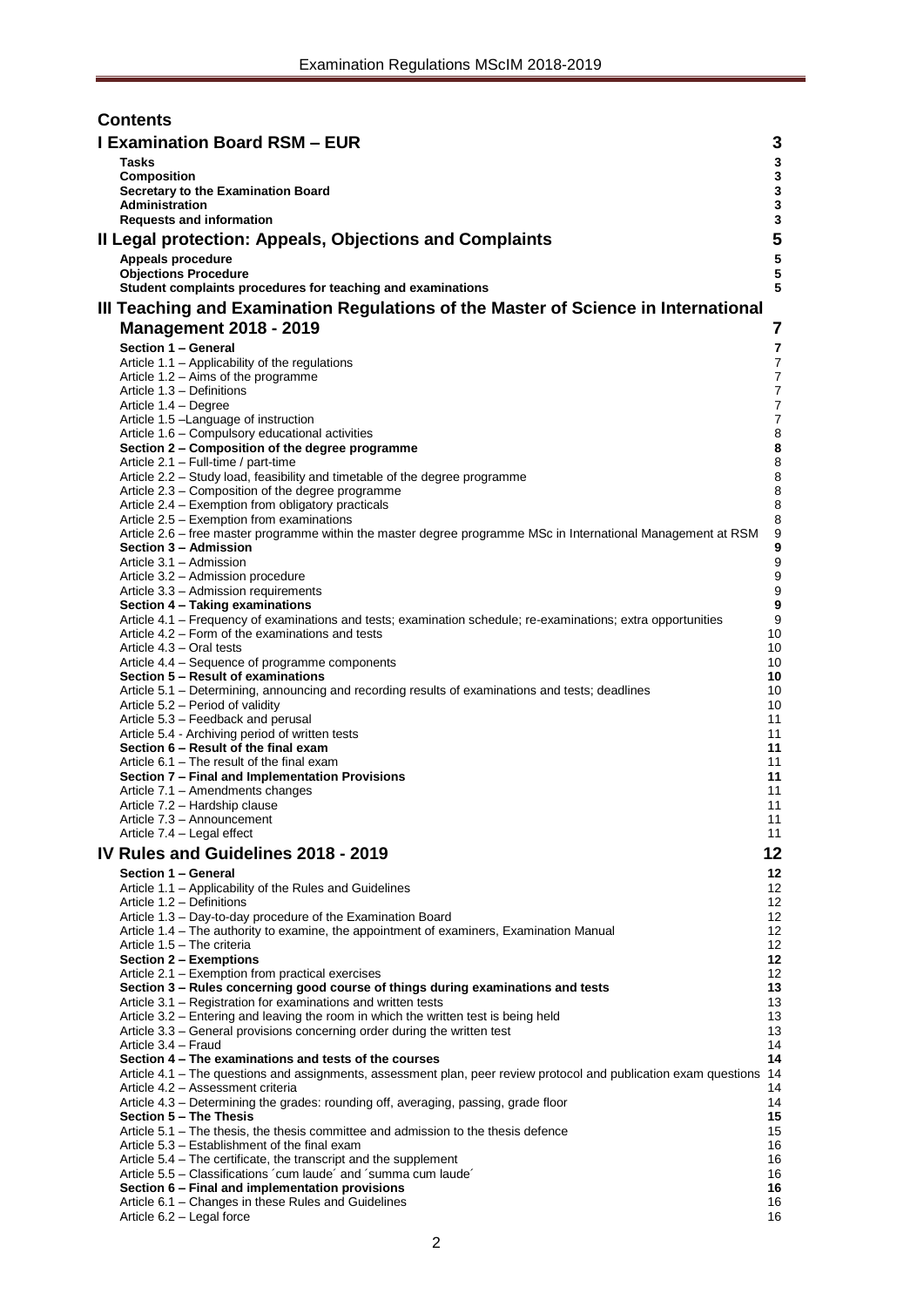# <span id="page-2-0"></span>**I Examination Board RSM – EUR**

#### <span id="page-2-1"></span>**Tasks**

The legal framework of the Examination Board RSM – EUR is given by Dutch Law, in particular the Dutch Higher Education and Research Act (*Wet op het hoger onderwijs en wetenschappelijk onderzoek- WHW*). The Examination Board has many different tasks. Generally, the following components can be discerned:

- 1. S*upervisory responsibility* with regard to the final exams, examinations and tests. This responsibility is manifested in the competence of the Examination Board to:<br>a. award the degree certificate:
	- award the degree certificate;
	- b. appoint the examiners;
	- c. supervise the quality of final exams, examinations and tests;
	- d. take disciplinary action in case of fraud;
	- e. supervise the implementation and execution of the examination regulations with due observance of the common legal principles such as equality, legal security, legitimacy, reasonableness, fair play and so on;
	- f. act as mediator or as the defendant in case of disputes or appeals.
- 2. *Regulatory tasks*: The Examination Board sets rules and gives instructions to the examiners. These rules have been laid down in the *Rules and Guidelines as well as in the Examination Manual for examiners*. These rules concern matters such as order during examinations, fraud, assessment criteria, compensation rules, classifications (such as (summa) cum laude).
- 3. *Tasks that are further defined in the Teaching and Examinations Regulation or 'Onderwijs- en Examenregeling'* (TER or OER) established by the Dean. This concerns the granting of exemptions from the OER in individual cases due to personal circumstances or on grounds of the hardship clause (if a rule in an individual case leads to unreasonable consequences). A few examples are: the granting of exemptions for courses, the interim advice within the framework of the binding study advice, the adjustment of the norm of the binding study advice in the case of personal circumstances, granting extra and/or accelerated examinations opportunities.
- 4. *Advisory tasks*: the Examination Board advises the Dean regarding the Teaching and Examination Regulations.
- 5. *Mandate*: the Examination Board has been mandated by the Dean to establish the final BSA.

#### <span id="page-2-2"></span>**Composition**

The Examination Board consists of six members of the academic staff and an external member. All members are appointed by the Dean. The Examination Board collectively sets up rules and policy. The Examination Board as a whole meets once a month. Each member has his/her own portfolio. The Examination Board is supported by the secretary.

#### **Members**

Prof. Dr. L.C.P.M. Meijs (Chairman) Ir. A.J. Roodink (Vice Chairman) Dr. E.A. van der Laan Dr. M.B.J. Schauten (external member) Dr. B.H.E. Wempe Dr. J.P.J.M. Essers Vacancy member

#### <span id="page-2-3"></span>**Secretary to the Examination Board**

C.M. Dirks - van den Broek LL.M. managing director/secretary<br>I.M. van Essen LL.M. managing director/secretary I.M. van Essen LL.M.<br>A. Markus MSc A.M. Schey MScBA deputy-secretary

#### <span id="page-2-4"></span>**Administration**

D.M. Schonis<br>
G.M. den Bakker<br>
G.M. den Bakker G.M. den Bakker L. Guo assistant

#### **Contact**

Mandeville Building, Room T5-41 Tel. 010-4081895/88731 E-mail **eb@rsm.nl** 

#### <span id="page-2-5"></span>**Requests and information**

Information concerning examinations can be found on the website of the Examination Board: [www.rsm.nl/examination-board.](http://www.rsm.nl/examination-board) Please consult these sites before contacting the Examination Board. You may first want to take a look in the Frequently Asked [Questions \(FAQ\) section](http://www.rsm.nl/examination-board/frequently-asked-questions-faqs/) to see whether you can find an answer to your question there.

Brief general questions can be asked by e-mail to [eb@rsm.nl](mailto:eb@rsm.nl) or by phone 010 4088731/1895 during opening hours (09.00 – 12.30 hrs.).

Official requests (e.g. requesting extension of grade validity) must be submitted by the EB´s webportal: [https://request](https://request-eb.rsm.nl/)eb.rsm.nl/

When submitting the request, please include all relevant documentation. Be explicit in addressing the Examination Board. When a course is involved, mention the course's title, the teacher responsible, and the course's code. When a test or examination is involved, mention the course's title and code, the teacher, and the date. Once again, being explicit and clear in your request helps handling it expediently. Finally, always provide motivation as to why the request is submitted and as to why the request should be granted.

deputy secretary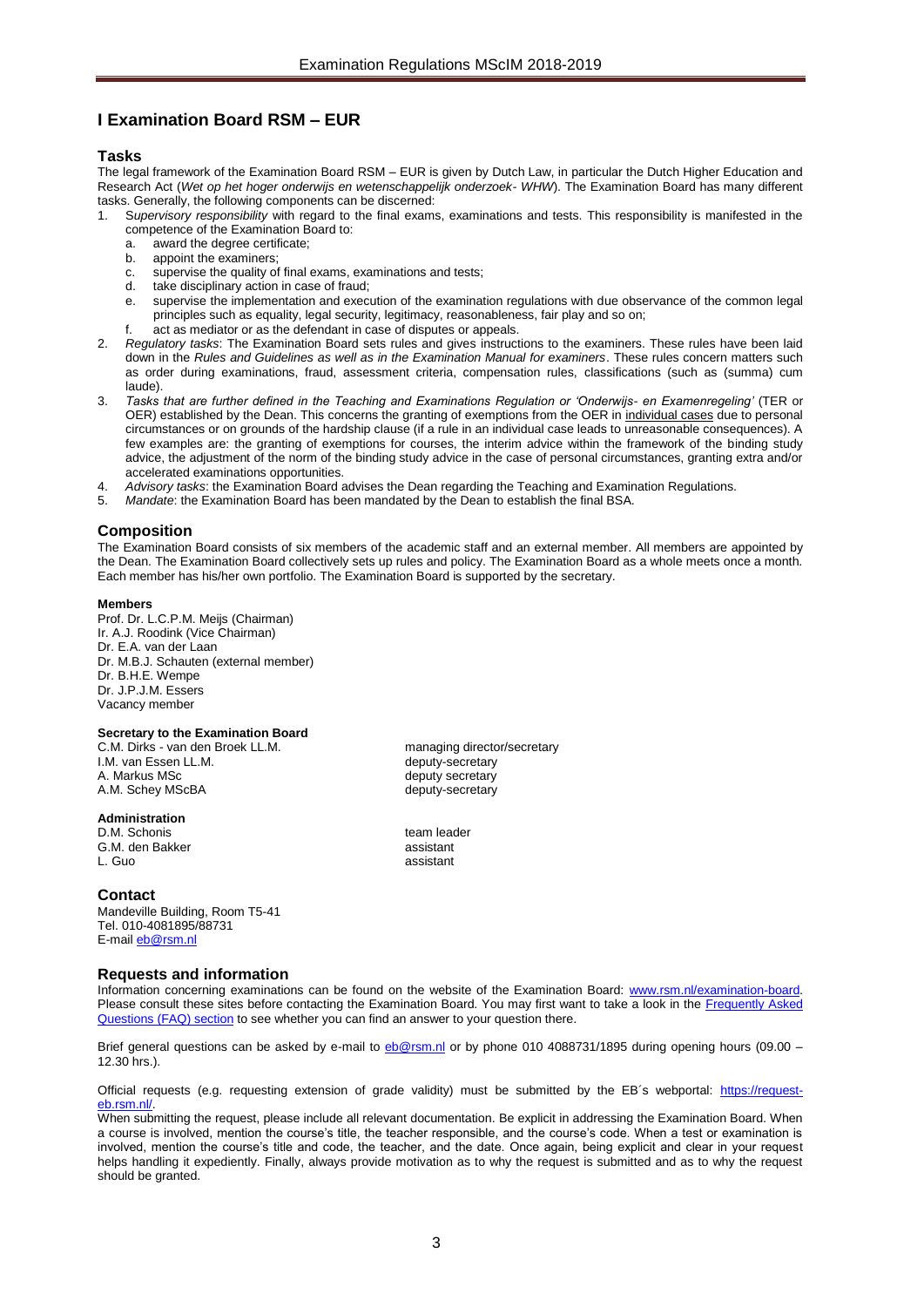In the event that you are asked to hand in a (certified copy of a) certificate, transcript or diploma, you still have to send/show this document in its original form to the Examination Board for verification. These kind of documents will not be accepted in a digital form.

Please take into account that it may take up to 4 weeks before you receive a reply from the Examination Board. The Examination Board communicates decisions via e-mail (RSM staff and students via ERNA-account).

#### **Postal address**

Rotterdam School of Management, Erasmus University Examination Board RSM – EUR Mandeville Building, room T5-41 PO Box 1738 3000 DR Rotterdam The Netherlands

#### **Visiting address**

Secretariat Examination Board RSM – EUR Mandeville Building, room T5-41 Burgemeester Oudlaan 50 3062 PA Rotterdam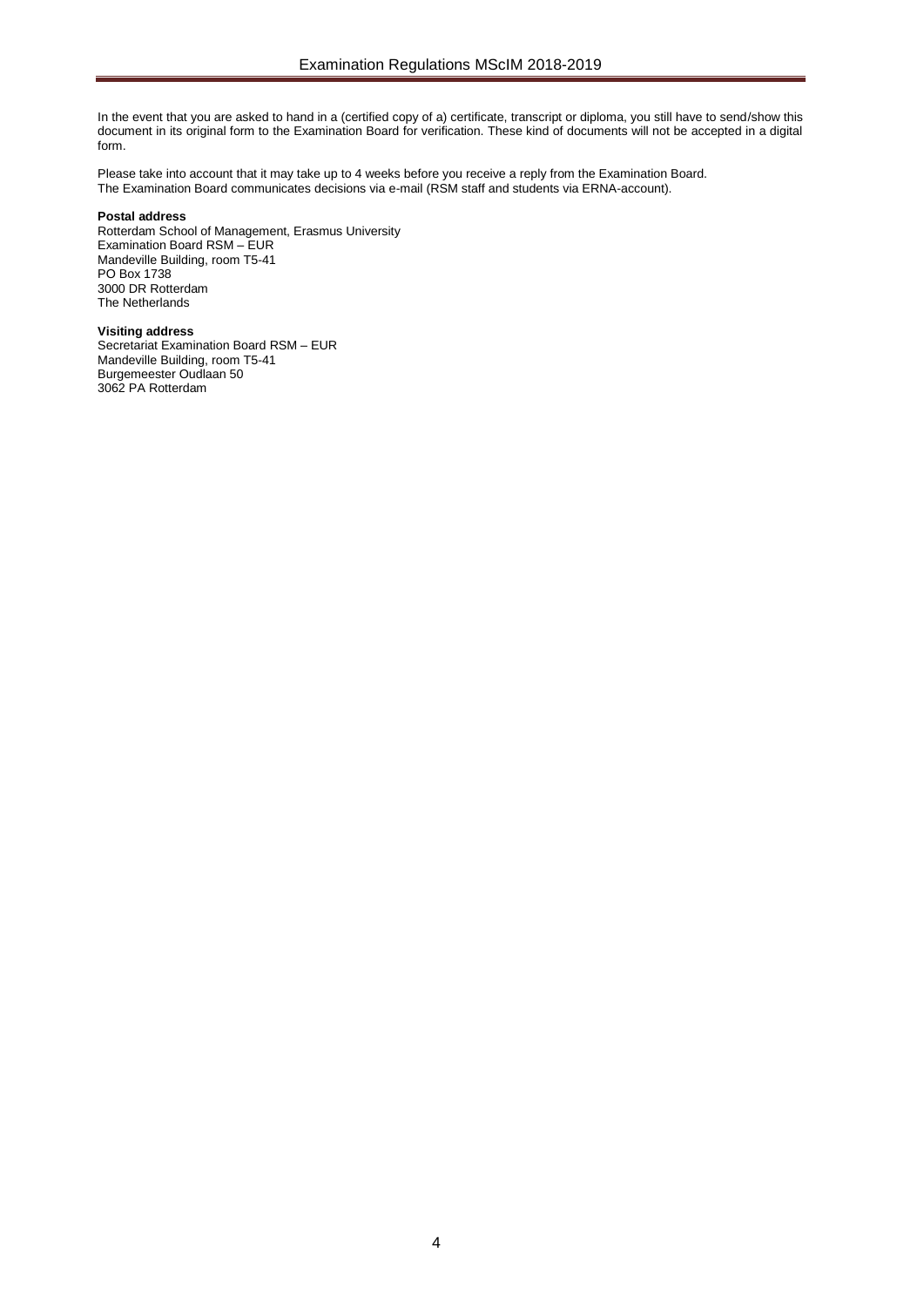# <span id="page-4-0"></span>**II Legal protection: Appeals, Objections and Complaints**

If you disagree with a decision by a university body such as the Executive Board, the Dean, the Examination Board or an examiner, there are legal redress possibilities. You can submit an objection or lodge an appeal against this decision. Which procedure should be followed is specified by law and depends on the type of decision involved. All decisions should include an appeals clause, which refers to the appropriate legal process. Both procedures are briefly described as follows.

#### <span id="page-4-1"></span>**Appeals procedure**

A student who objects to a decision of an examiner (e.g. assessments) or the Examination Board may lodge an appeal with the Examination Appeals Board (in Dutch College van Beroep voor de Examens (*CBE*)) of Erasmus University Rotterdam. In urgent cases, the chair of the *CBE* can be requested to make provisions.

Only an interested party, that is a person whose interest is directly involved in a decision, can lodge the appeal. The appeal has to be lodged within six weeks of the announcement of the disputed decision. If the appeal concerns a decision that was not made on time, it must be submitted within a reasonable period of time.

The appeal should be submitted at [legal.protection@eur.nl](mailto:legal.protection@eur.nl) to the attention of the *CBE*-*EUR*. For further information check [http://www.eur.nl/english/essc/legal\\_position/objections\\_and\\_appeals/](http://www.eur.nl/english/essc/legal_position/objections_and_appeals/) or the Student Information Leaflet "Submitting an appeal with the Examinations Appeals Board" (available at the ESSC (Sanders Building).

You can also visit the website of the *CBE-EUR* <http://www.eur.nl/abd/jz/cbe/> (in Dutch), where you can find the CBE's rulings on various disputes.

Before the *CBE*-*EUR* deals with the appeal, there is a settlement phase, in which the Examination Board concerned attempts to settle the lawsuit amicably (= formal amicable settlement attempt).

The *CBE*-*EUR* assumes that the complainant him/herself will first have made contact with the examiner concerned or with the Examination Board, in order to try to reach agreement (=material amicable settlement attempt). Account should be taken of the fact that meanwhile the period of six weeks for lodging an appeal with the *CBE*-*EUR* continues to run. In view of this, a provisional appeal can be lodged for the interim.

If the settlement attempt fails, parties will be invited to a sitting of the Examination Appeals Board. The sitting is in Dutch. Foreign students are recommended to take an interpreter with them to the sitting.

If a student disagrees with the decision of the *CBE-EUR* regarding their objection, they can submit an appeal to the Higher Education Appeals Tribunal in The Hague within six weeks of the decision.

#### **Further information**

For further information chec[k www.eur.nl/english/essc/legal\\_position/objections\\_and\\_appeals](http://www.eur.nl/english/essc/legal_position/objections_and_appeals)

Further information about the procedure can also be obtained from the Secretary of the *CBE-EUR* by e-mail to *che@eur.nl*.

#### <span id="page-4-2"></span>**Objections Procedure**

You can submit a notice of objection against decisions by or on behalf of the Executive Board. This mainly concerns decisions on enrolment as a student, decentralised selection, termination of enrolment, payment or refund of tuition fees, financial aid and having been barred entry to the university's buildings, premises or facilities. You can also submit an appeal against the written refusal to make a decision or if a decision is not taken in a timely manner.

Of course, you do not necessarily have to start an appeal or objection procedure if you have a difference of opinion with someone. Talking to the person who took the decision is often enough to resolve the issue. The notice of objection should be submitted a[t legal.protection@eur.nl.](mailto:legal.protection@eur.nl) In all cases the period of objection is six weeks.

Your notice of objection will first be handled by the Advisory Committee on Objections. This Committee advises the Executive Board about your objection, after which the Executive Board reconsiders the case and makes a decision regarding your objection. Before issuing its advice, the Committee will also investigate whether an amicable settlement between parties is possible. The Executive Board shall decide on the objection no later than 10 weeks after receipt of the notice of objection.

If you disagree with the decision regarding your objection, you can submit an appeal with the Higher Education Appeals Tribunal in The Hague within six weeks of the decision.

You can find more information about this Objection Procedure on [this EUR-website.](http://www.eur.nl/english/essc/legal_position/objections_and_appeals/)

#### <span id="page-4-3"></span>**Student complaints procedures for teaching and examinations**

The RSM is committed to high quality education and examinations and intends to improve these continuously. Therefore, we need feedback from our students if our courses and examinations do not meet our standards. If students experience dissatisfaction related to the teaching or examinations, it is important that they inform relevant staff members as soon as possible. To that end, RSM and EUR have established the following complaints procedure.

#### **Complaints regarding the teaching, teacher or organization of a course:**

In general, complaints about the *content* or *organization* of the programmes can be reported through the various course evaluations that are sent to students at the end of the trimester/semester. The course coordinator/examiner concerned will receive the evaluation feedback of the participating students.

During the trimester/semester, urgent complaints about the *content of a course* should be reported to the **course coordinator** via the designated channels, such as Canvas and/or email.

High-priority or urgent issues with the *organization* of the programme can be reported to the relevant **programme manager**. For contact information, please refer to the RSM Website.

Should a student be dissatisfied with the *guidance* by a coach and/or co-reader of the MSc thesis committee, it is important to address the **coach** and **thesis coordinator** in a timely manner, that is, well before the thesis will be graded. After grading, no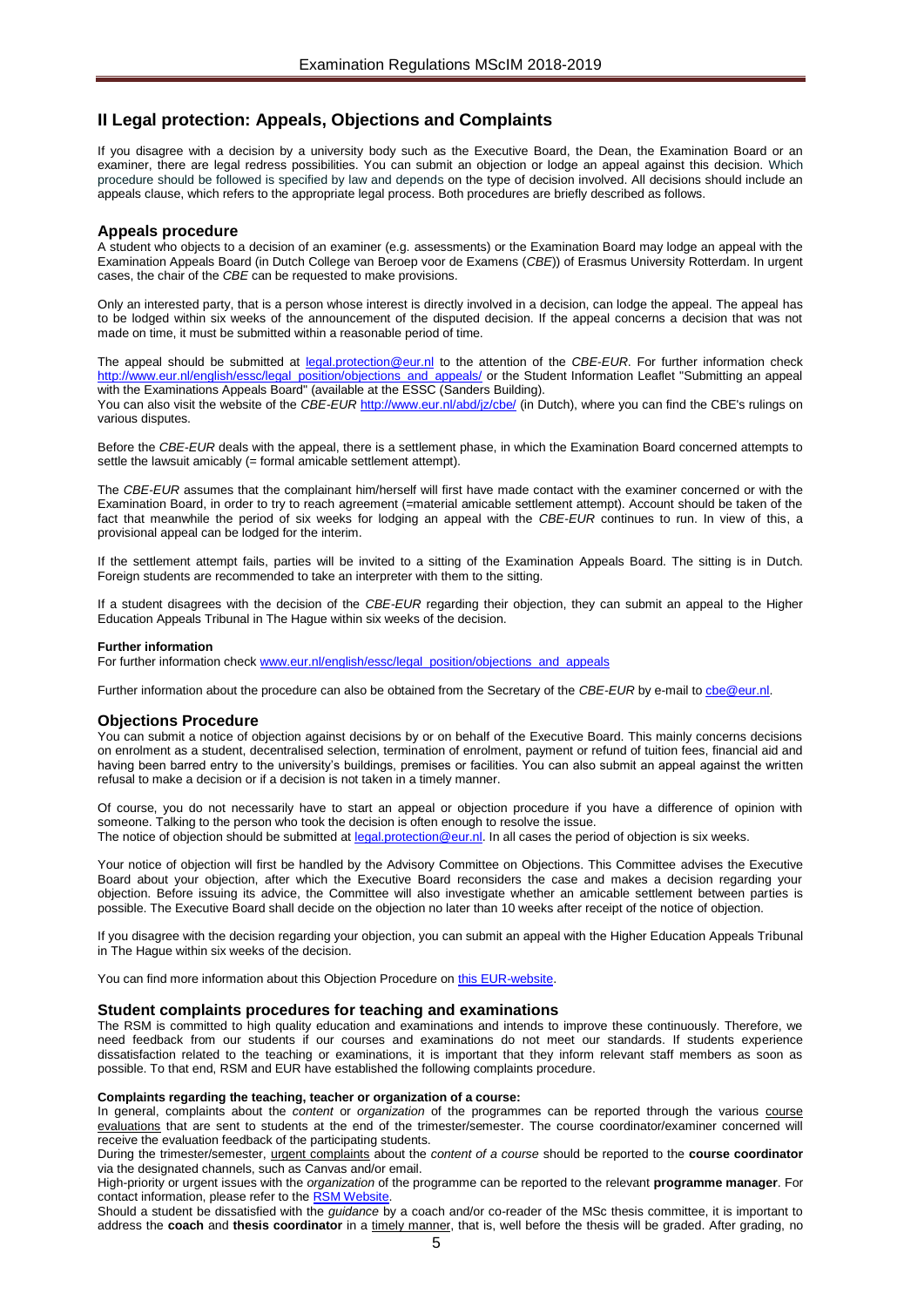further adjustments can be made. The [thesis manual](https://www.rsm.nl/fileadmin/Images_NEW/Current_Students/Master/Master_Thesis_manual_17-18__def.pdf) provides information on roles and responsibilities of coach, co-reader and student as well as contact information of the thesis coordinator.

Students considering making a complaint can consult a **student adviser** or a **student counsellor.** They can provide support and advice and may take a mediatory role if required.

#### **1. Complaints regarding the examination of a course**

There are four main ways to file a complaint regarding the *examination* of a course:

- a. Course evaluations;
- b. Complaints via the Student Representation RSM;
- c. Individual complaints via the Examination Board;
- d. The EUR legal protection facility.

#### **a. Complaints via course evaluations**

In general, complaints about the *examination* of a course can be reported through the **course evaluations** that are sent to students after the examination. The examiner concerned, as well as Programme Management and the Examination Board, will receive the evaluation feedback of the participating students.

#### **b. Complaints regarding a bachelor course via the Student Representation RSM**

Individual bachelor students may file individual complaints regarding an examination with the Examination Board as described below in item c. Complaints regarding issues that concern *all students* (such as disturbances during an examination, a missing page in the exam paper, exam paper lay out, examination format being out of accordance with the relevant material laid out in the course manual and other errors in the questions and/or answer possibilities), a specific protocol is applicable to ensure that the complaints can be dealt with in an *efficient and effective* manner. These complaints that regard all students must be submitted through the **Student Representation RSM**. In response to the examination in question and the corresponding answer models published on Blackboard or Canvas, students must submit their motivated reaction of dissatisfaction within one week via [feedbackBA@rsmsr.nl](mailto:feedbackBA@rsmsr.nl) or [feedbackIBA@rsmsr.nl.](mailto:feedbackIBA@rsmsr.nl) After this period, new comments will no longer be up for consideration. SR collects and groups the comments and sends these to the examiner no later than two working days prior to the plenary perusal session. The examiner/course coordinator shall respond to the received SR comments during the perusal. In the event that the examiner is considering deviating from the assessment ruling as a result of the perusal session, approval of the Examination Board is required. The examiner must post a final response to the collected comments by the SR on Canvas no later than four weeks after the examination/test has taken place. This final Canvas response concludes the perusal procedure.

If, after completion of the perusal procedure, the SR believes that the problem has not been resolved in accordance with expectations, the SR may submit a complaint to the Examination Board via the web portal

The Examination Board will investigate the complaint filed, based on the submitted documents, and will conduct its own research in conjunction with these. In all cases, both the SR and the examiner will be heard. Within six weeks of lodging the complaint, the Examination Board will inform the complainant of its subsequent findings and any conclusions that may have been reached. In general, such findings and conclusions drawn by the Examination Board are not appealable.

#### **c. Complaints directly via the Examination Board**

If a student has a complaint regarding the *organization of the examination* (e.g. a student has been barred from entering the examination hall), the complaint may be filed with the **Examination Board** via its [web portal.](https://request-eb.rsm.nl/) All relevant documents, such as the examiner's or invigilator's response, must be attached to this submission. The complainant will receive an automatic confirmation of receipt. The Examination Board will investigate the complaint on the basis of the submitted documents and additionally will conduct its own research. Both the complainant and the involved examiner or invigilator will be heard in the following investigation. Within six weeks of lodging the complaint, the Examination Board will inform the complainant of its subsequent findings and any conclusions that may have been drawn. In general, such findings and conclusions drawn by the Examination Board are not appealable.

Please note that a complaint cannot concern an *individual decision*, such as the grade awarded by the examiner. If a student disagrees with his/her final grade after the examiner's feedback and the perusal, the student may lodge an appeal with the **Examination Appeals Board** via the EUR Legal Protection Facility: [legal.protection@eur.nl.](mailto:legal.protection@eur.nl) The appeal must be made within six weeks of the announcement of the grade. The Examination Board will not take complaints regarding examinations into consideration if the student concerned could have lodged an appeal. Therefore, complaints submitted after the period of six weeks (commencing on the day following the day of the decision's announcement) will *not* be taken into consideration.

#### **d. EUR Legal Protection Facility**

In addition to the RSM complaints procedures as described above, students can submit a formal complaint with the EUR central facility to which all complaints and notices of appeal and objection can be submitted via e-mail: the **EUR Legal Protection Facility** via [legal.protection@eur.nl.](mailto:legal.protection@eur.nl) Complaints can also be submitted via post to the EUR Legal Protection Facility, room A2- 07D, Post box 1738, 3000 DR Rotterdam. If you do not wish to use this particular facility, you may also submit your complaint in person to a **student counsellor**. You can make an appointment with a student counsellor through the ESSC.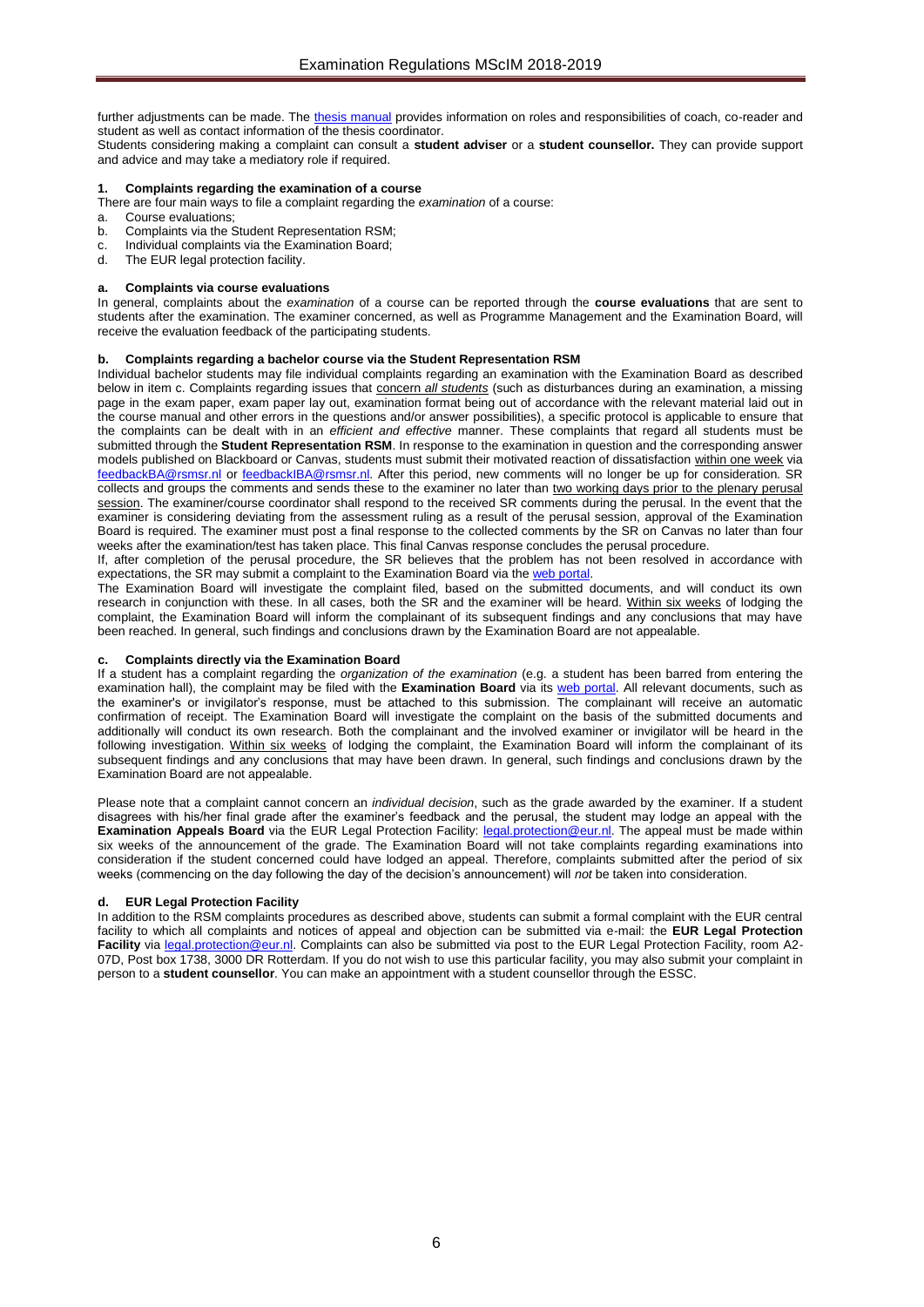# <span id="page-6-0"></span>**III Teaching and Examination Regulations of the Master of Science in International Management 2018 - 2019**

# <span id="page-6-2"></span><span id="page-6-1"></span>**Section 1 – General**

## **Article 1.1 – Applicability of the regulations**

These regulations are applicable to the curriculum and final exam, examinations and tests of the master's degree programme MSc in International Management at Rotterdam School of Management, Erasmus University, hereinafter referred to as the degree programme.

#### <span id="page-6-3"></span>**Article 1.2 – Aims of the programme**

The degree programme is intended to impart scientific knowledge, skills and insight in the area of international management in such a way that the graduate is capable of scientific and socially responsible professional practice in this area, and is qualified to take any desired advanced programme and to become, among others a scientific researcher.

#### <span id="page-6-4"></span>**Article 1.3 – Definitions**

In the regulations, words shall have the following meanings:

- a. Act: the Dutch Higher Education and Research Act (*Wet op het hoger onderwijs en wetenschappelijk onderzoek WHW*);
- b. Rules and Guidelines (R&G): the rules, guidelines and instructions of the Examination Board as referred to in Article 7.12b of the Act;
- c. MScIM curriculum: the total of programme components qualifying for the final exam;
- d. Programme component: a bundling of examinations with a designated function and meaning within the MScIM curriculum;
- e. Course: an instruction given under the authority of a member of the academic staff; each course is concluded with an examination;
- f. Final exam: the total assessment of the performance of the student for separate examination parts of the programme, as referred to in article 7.10 of the Act;
- Examination: every course will be assessed by an examination. Each examination includes an investigation into the knowledge, insight and skills of the student, as well as the appraisal of the results of that investigation. An examination may consist of more than one test;
- h. Test: a test may be:
	- A written test (i.e. a plenary test, open or closed book with open or multiple choice questions);
	- An individual assignment (i.e. a case or a thesis);
	- A group assignment (i.e. a team assignment);
	- An oral test;
	- A presentation;
	- A practical exercise;
	- A research or consultancy project;
	- An excursion or study trip;
	- An internship; Participation performance:
- i. EC: abbreviation of "European Credit" which stands for study credit as referred to in Article 7.4 of the Act. One EC represents 28 hours of study;
- Student: a person who is enrolled in to the university and admitted to the degree programme pursuing the study and/or taking part in the examinations of the programme; for the further application of these regulations, this designation also applies to an enrolled 'extraneus';
- k. Examination Board: the board referred to in Article 7.12 of the Act for supervising the examinations and organization and coordination of the examinations of the programme;
- l. Academic year: the academic year runs from 1 September to the following 31 August (inclusive);
- m. Programme Director: the Dean of Education in the capacity of programme director as laid down in Article 9.17 of the Act and as referred to in Article 7 of the School Regulations 2017;
- n. Dean: head of Rotterdam School of Management, Erasmus University;
- Academic Director: the person who is authorised by the Programme Director to spearhead the master programme and lead the programme in terms of profile, content, quality, delivery and assessment;
- p. School: Rotterdam School of Management, Erasmus University;
- q. Academic personnel:
	- the members of the academic staff of the School,
	- the trainee research assistants (PhD candidates) of the School,
	- the other academic personnel;
- r. Academic staff:
- the full professors,
	- the associate professors of the School,
	- the assistant professors of the School;
- Teaching team: the members of the academic staff and the academic lecturers teaching courses within the degree programme.

#### <span id="page-6-5"></span>**Article 1.4 – Degree**

- The one who has successfully passed all the programme components of the MScIM degree programme will obtain the degree of Master of Science in International Management and is eligible for the CEMS certificate.
- <span id="page-6-6"></span>2. The obtained degree will be written down on the master's degree certificate.

#### **Article 1.5 –Language of instruction**

- 1. The language of instruction teaching and examinations is English, with the exception of certain courses as may be offered by the student's exchange school, and which the student may choose to take.
- 2. In cases, the Examination Board can grant exemption from paragraph 1.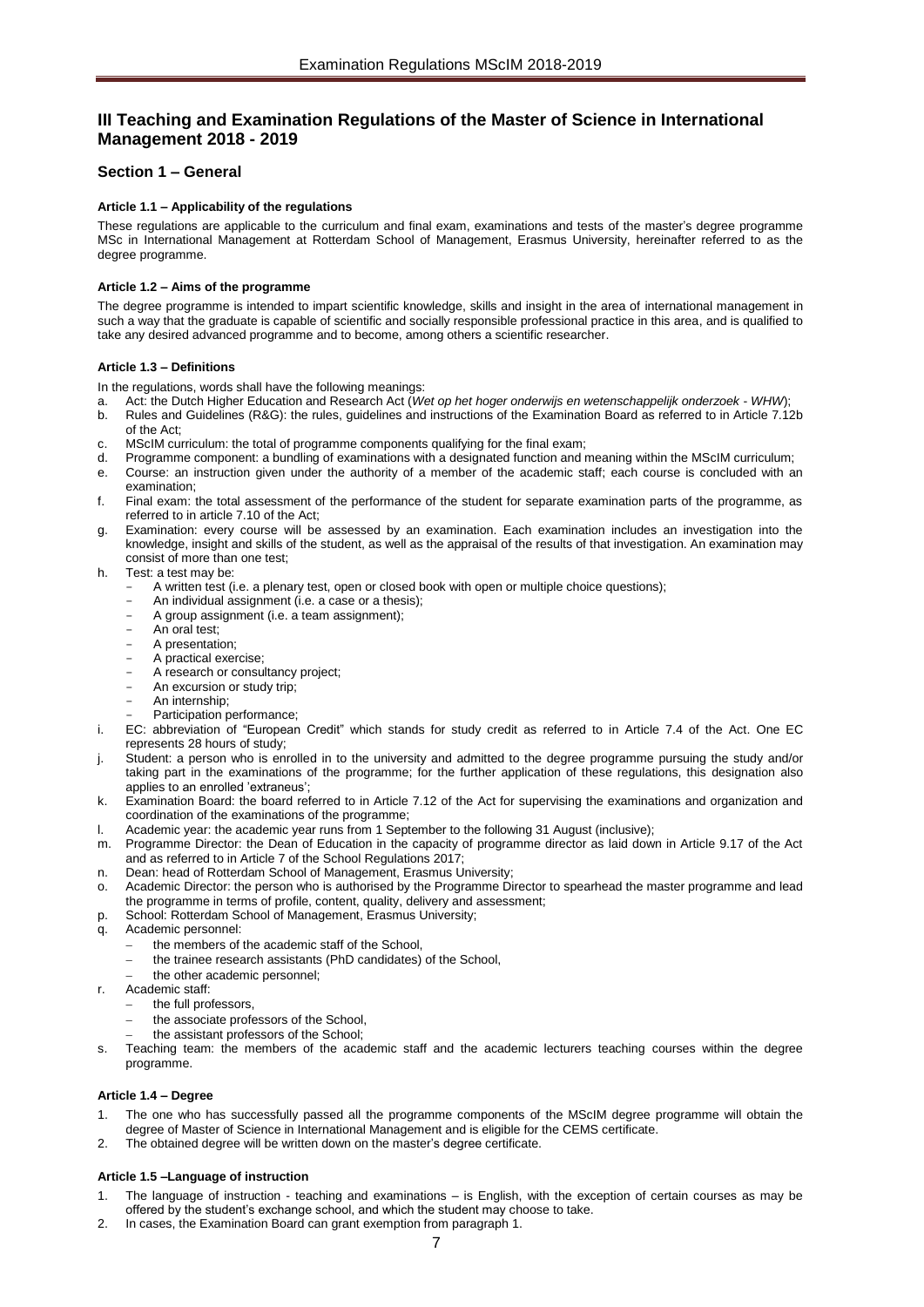#### <span id="page-7-0"></span>**Article 1.6 – Compulsory educational activities**

- Teaching in most of the programme components takes place on a small-scale basis to enable students to obtain knowledge, skills and attitudes in the best possible way. The basic requirement, therefore, is that the students take part in all activities.
- 2. If students are prevented from participating in certain educational activities due to special circumstances, they should report this to the instructor concerned in advance. In such cases, without prejudice to the rules that apply to giving and assessing examinations of particular courses, instructors may assign alternative activities.

#### **Article 1.7 – Evaluation of education**

- The Programme Director will be responsible for ensuring the evaluation of education.
- 2. The Programme Director will inform the Faculty Council and the Programme Committee of the method and frequency with which components of the curriculum are to be evaluated.
- 3. The Programme Director will inform the Faculty Council and the Programme Committee of the outcomes of the evaluation, the amendments made as a result of this and the effect of the actual amendments.

# <span id="page-7-2"></span><span id="page-7-1"></span>**Section 2 – Composition of the degree programme**

#### **Article 2.1 – Full-time / part-time**

<span id="page-7-3"></span>Within the scope of the Act, the degree programme is offered full-time.

#### **Article 2.2 – Study load, feasibility and timetable of the degree programme**

- The degree programme has a study load of 90 EC.
- 2. Courses and projects, including examinations, are scheduled to be completed in one and a half years.<br>2. To further increase the feasibility of completing the degree programme according to the schedule, the
- 3. To further increase the feasibility of completing the degree programme according to the schedule, the work load is spread evenly over the programme's duration.

### <span id="page-7-4"></span>**Article 2.3 – Composition of the degree programme**

1. The composition of the degree programme is built up from the following programme components :

| <b>Programme Components:</b><br>a. Block Seminar                                                                                                                                                                                                                                                                                                                                    | ЕC<br>3  |
|-------------------------------------------------------------------------------------------------------------------------------------------------------------------------------------------------------------------------------------------------------------------------------------------------------------------------------------------------------------------------------------|----------|
| b. Skill Seminars<br>c. A choice of one of the following courses:<br><b>BM-IM01CC International Strategy</b><br><b>BM-IM06CC International Entrepreneurship</b><br>$\blacksquare$                                                                                                                                                                                                   | 2<br>7.5 |
| d. BM-IM02CC Management Challenges in International Organisations<br>e. If a student is present and taking courses at RSM in the fall semester, a choice of two<br>courses out of three following courses:<br><b>BM-IM03CC Global Supply Chain Management 7.5 EC</b><br>BM-IM07CC Financial Management & Control 7.5 EC<br>$\blacksquare$<br>BM-IM09CC Innovation Management 7.5 EC | 7.5      |
| If a student is present and taking courses at RSM in the spring semester, a choice of<br>two courses out of the three following courses:<br>BM-IM04CC Using Business Analytics and Machine Learning for New<br><b>Products</b><br><b>BM-IM08CC International Corporate Finance 7.5 EC</b><br>BM-IM11CC Corporate Venturing 7.5 EC                                                   | 15       |
| f. International Business Project                                                                                                                                                                                                                                                                                                                                                   | 15       |
| g. Research Clinic                                                                                                                                                                                                                                                                                                                                                                  |          |
| h. Master Flectives                                                                                                                                                                                                                                                                                                                                                                 |          |
| i. Master Thesis                                                                                                                                                                                                                                                                                                                                                                    | 20       |

- 2. Participation in an international exchange with one of the CEMS partner institutions during either the first or the second semester is a compulsory part of the degree programme; the other two semesters must be completed at the RSM. The programme components stated under paragraph 1, sub a, b, c, d,, f and h may be attended at a CEMS partner institution.
- 3. The detailing in the most recent version of the International Management (digital) Study Guide of the further descriptions of programme components into compulsory courses and elective courses, including obligatory practicals, and the thesis project, constitute an integral part of these Teaching and Examination Regulations, without prejudice to the other provisions set out in these regulations.
- 4. Students may choose the CEMS approved master electives from components of the MSc programmes of the RSM and/or CEMS partner institutions. These electives may exceed the total of 15 EC. However, it is not allowed to do more courses within a block than scheduled. Furthermore, once passed, electives cannot be revoked by the student. All electives will be listed on the grade transcript.

#### <span id="page-7-5"></span>**Article 2.4 – Exemption from obligatory practicals**

In exceptional cases, the Examination Board can grant exemption from the obligation to take part in practicals. In that case, the Examination Board can decide that the practicals should be carried out in another way, to be determined by the Examination Board.

#### <span id="page-7-6"></span>**Article 2.5 – Exemption from examinations**

No exemptions from courses, examinations or tests will be granted.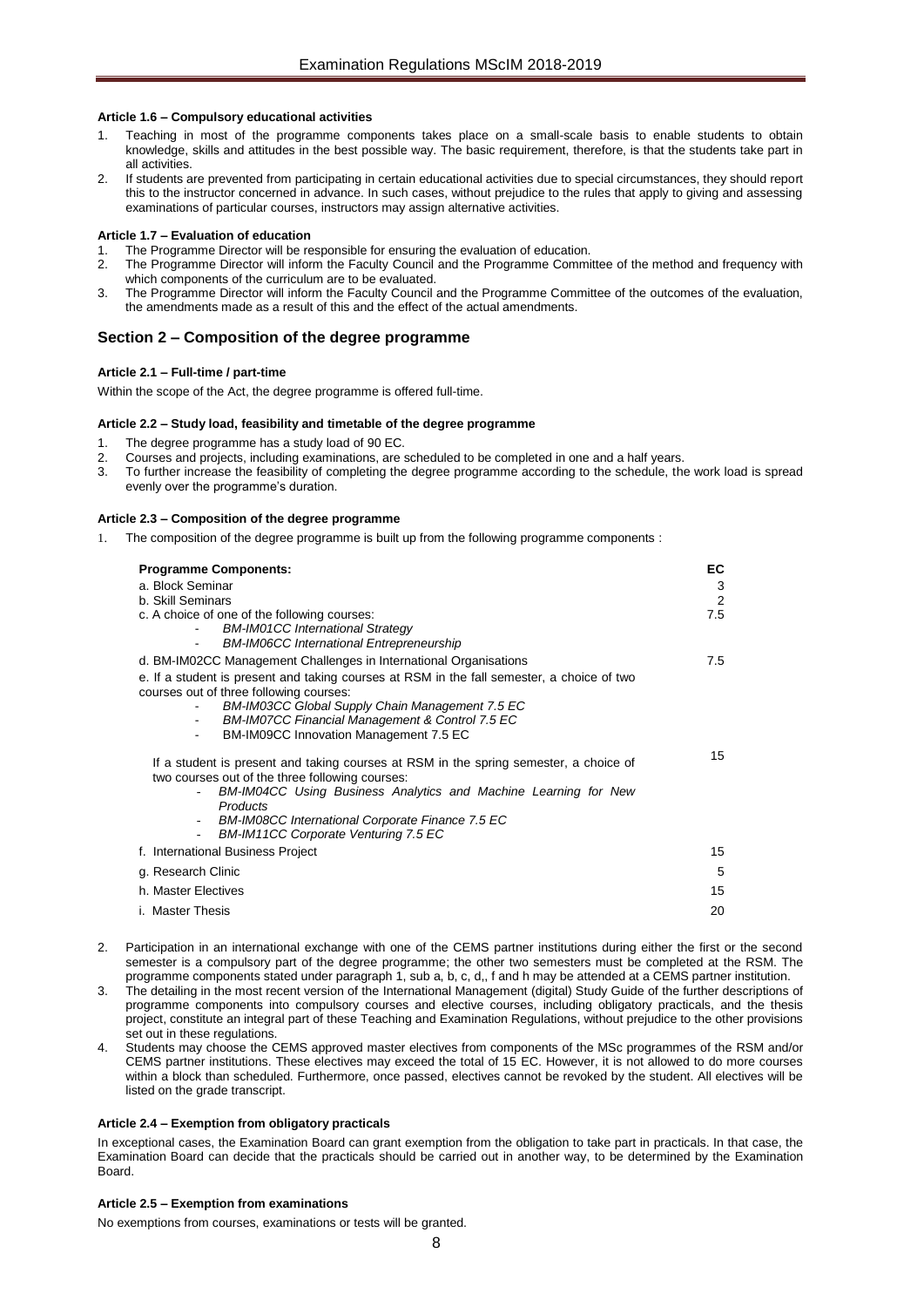#### <span id="page-8-0"></span>**Article 2.6 – free master programme within the master degree programme MSc in International Management at RSM**

- Under approval by the Examination Board, students who are enrolled in the programme can build up their own master's degree programme composed of courses offered by the university, which will lead to the degree of Master of Science in International Management.
- The master programme mentioned in paragraph 1 must consist of sufficient courses in the area of international management according to the Examination Board, and in any case of the thesis project of 20 EC.
- 3. The Examination Regulations and Rules and Guidelines are applicable to the programme mentioned in paragraph 1 and approved by the Examination Board.
- 4. Students who complete the free master will not be eligible for the additional CEMS certificate.

#### <span id="page-8-2"></span><span id="page-8-1"></span>**Section 3 – Admission**

#### **Article 3.1 – Admission**

With due observance of the rules by law concerning admission and enrolment, eligible for admission to the degree programme is the one who has acquired the admission statement given by the Dean of the RSM, on behalf of the Executive Board of Erasmus University.

#### <span id="page-8-3"></span>**Article 3.2 – Admission procedure**

The admission is selective: it is a three stage procedure consisting of formal requirements as stated in article 3.3, including assessment and interview.

#### <span id="page-8-4"></span>**Article 3.3 – Admission requirements**

Candidates are considered eligible for selection if the applicant has (entirely) fulfilled the formal requirements:

- a. A Bachelor's degree in Business, Management of RSM or of any accredited and/or recognized Bachelor's (of Science) degree programme of any research university if equivalent regarding level, size and content of the programme;
- b. Proficiency in English, to be proven by
	- TOEFL iBT minimum overall score of 101 with minimum sub scores of 22 (reading, Writing and Speaking) and a minimum sub score of 24 for Writing;
	- IELTS minimum overall score of 7.0 with minimum sub scores of 6.5;
	- Cambridge certificate of proficiency in English (CPE): minimum C1 level;
	- Cambridge English Advanced (CAE): minimum grade B;
	- Cambridge English Business certificate (BEC): minimum higher grade B;
	- Bachelor's diploma taught entirely in English and obtained in an English speaking country or in a CEMS school or EQUIS/AACSB accredited institution.
	- The test results may not be more than 2 years old.
	- No other English language test results will be accepted.
- c. A grade point average (GPA) equivalent to a 7 out of 10 in the Dutch education system, which is considered to be above average;
- d. A GMAT score of at least 600. Students with a bachelor's degree from a Dutch university are exempted from submitting a GMAT score;

e. Candidates must have proven minimum proficiency in three languages, one of which should be English. The second language: all applicants must provide the admissions office with proof of proficiency in a CEMS language (Arabic, Bengali, Cantonese, Czech, Danish, Dutch/Afrikaans, Farsi/Tajik, Finnish, French, German, Greek, Hebrew, Hindi/Urdu, Hungarian, Indonesian/Malay, Irish, Italian, Japanese, Korean, Mandarin, Polish, Portuguese, Romanian, Russian, Serbo-Croat (Bosnian, Croatian, Serbian, Montenegrin), Spanish, Swedish, Tagalog, Tamil, Thai, Turkish, Vietnamese)

at B1 level in the Common European Framework. The third foreign language can be any language and applicants must provide proof of proficiency at A2 level. Certain combinations of similar languages will not be allowed (e.g. Danish/Swedish/Norwegian).

- The test results for the second and third language may not be more than 1 year old.
- f. Motivation letter.

#### <span id="page-8-6"></span><span id="page-8-5"></span>**Section 4 – Taking examinations**

#### **Article 4.1 – Frequency of examinations and tests; examination schedule; re-examinations; extra opportunities**

- 1. The opportunity to take written tests when belonging to an examination as referred to in Article 1.3 is given twice per academic year. However in case of no registrations during the regular registration period for the re-sit, this test shall be cancelled.
- 2. Examinations that are taken in a way other than a written test can be taken at least once per year.
- 3. Only students who submitted the final thesis before the deadline of the first opportunity in February as announced by the programme in question, are eligible to submit a repair version for the deadline in April.
- 4. Students who have not passed the thesis proposal at the first opportunity, will be offered a retry for which the submission deadline is set at least at two weeks from the date of publication of the first opportunity results.
- 5. With due observance of the provisions of the first paragraph, the student has a free choice in the number of repeats for taking a written test when part of an examination. The result for the test is established on the highest test result obtained. If the material to be studied for a course has changed, the subsequent tests will reflect the new material.
- 6. In addition to the provisions set out in paragraphs 1 and 2, the opportunity to take a test for which the accompanying course is given for the last time ever, is given two times in the academic year subsequent to the last year of the course in case of a written test and only once in case of an assignment. The tests of the master electives are excluded from this rule. The tests will be scheduled during the examination period concerned. Deviating from paragraph 5 above, tests for these courses that have already been passed may not be taken again.
- 7. Without prejudice to applicable regulations regarding a period free of tests, and with due observance of the other provisions set out in these regulations, and of the Rules and Guidelines established by the Examination Board, the Programme Director establishes a schedule for written tests and examinations before the start of the academic year. In the event of urgent exceptional circumstances, the Programme Director can change the schedule during the academic year, provided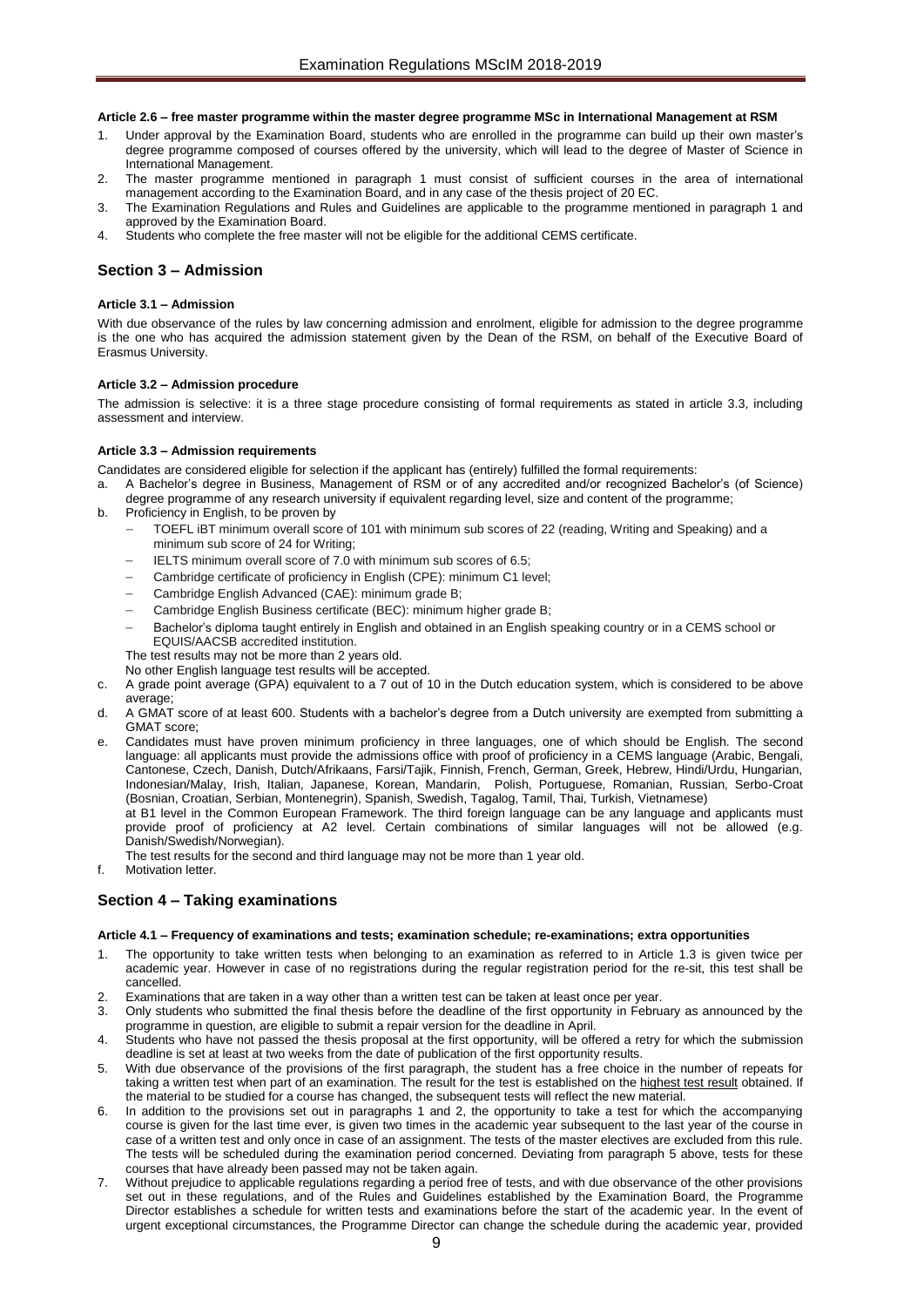that the change is announced in good time and no later than the start of the registration period, of the period of tests concerned, via appropriate channels such as SIN-Online.

- 8. In exceptional cases the Examination Board can, at the request of the student, decide that an extra opportunity to take a written test will be offered, in derogation from the schedule.
- 9. To courses that are instructed under the supervision and authority of accredited institutions other than Rotterdam School of Management, Erasmus University and for which results are converted to the MScIM curriculum, the rules and regulations apply as set, upheld and applied by the Examination Board, or equivalent body, of that accredited institution.

#### <span id="page-9-0"></span>**Article 4.2 – Form of the examinations and tests**

- 1. The examinations of the programme are taken according to the test types described in Article 1.3 sub h. Furthermore, attendance requirements may be set as a prerequisite for assessment, provided that this is well substantiated by the examiner and published in the course manual. The Examination Board may allow deviations from this rule.
- 2. If the Examination Board decides that the form as referred to in the foregoing paragraph shall be different, it will announce this to the students no later than two months before the test is to be held.
- 3. The elaborations on the form of the tests as referred to in paragraph 1, stated in the most recent version of the study guide for the study programme, constitute an integral part of these Teaching and Examination Regulations, without prejudice to the other provisions set out in these regulations.
- 4. In exceptional cases the Examination Board may, at the request of the student, decide to permit derogations from the provisions set out in paragraph 1.
- 5. Physically or sensory impaired students are offered the opportunity to take tests in a manner adapted as far as possible to their individual impairment. The Board will, if necessary, obtain expert advice before making a decision.

#### <span id="page-9-1"></span>**Article 4.3 – Oral tests**

- 1. No more than one person will be given an oral test at a time, unless the Examination Board has decided otherwise.
- 2. An oral test is taken in public, unless in an exceptional case the Examination Board or the examiner concerned has decided otherwise, or the student has objected to this.
- 3. An oral test assessed by one examiner only, will be audio recorded. The Examination Board will archive the audio file for two years after the assessment.

#### <span id="page-9-2"></span>**Article 4.4 – Sequence of programme components**

- 1. The International Business Project has to be taken in the second semester, unless approved by the Examination Board.
- 2. A student needs to have completed at least 30 EC of the degree programme before he/she can start with the third semester, i.e. the Research Clinic and the Master Thesis. The Research Clinic together with the Master Thesis will be offered in the third semester only.
- 3. A student may continue the thesis trajectory only after a designated research methods course of at least 4 and of most 6 EC of the degree programme has been passed.
- If the thesis proposal has not been passed or has not been delivered in a timely manner, the student may not proceed the thesis trajectory and will have to restart the course the next academic year.
- The examination for the thesis project can only be completed once all the courses of the other programme components of the degree programme have been passed.
- 6. In exceptional individual cases, at the student´s request, the Examination Board may derogate from the foregoing paragraphs, after consulting the student adviser and the involved examiners.

# <span id="page-9-3"></span>**Section 5 – Result of examinations**

#### <span id="page-9-4"></span>**Article 5.1 – Determining, announcing and recording results of examinations and tests; deadlines**

- The examiner determines the result of an examination or a test as referred to in Article 1.3 sub g. and h. as soon as possible, and no later than four weeks after the day on which it was taken. In deviation from the foregoing, the thesis proposal and the thesis report must be assessed within two weeks after submission. In the event of *force majeure*, the Examination Board can permit derogation from these deadlines.
- 2. Notwithstanding the preceding paragraph, the examiner determines the result of an oral test immediately, and gives the student a written certificate of the grade.
- 3. The examiner determines the updated result of an examination and/or test as a consequence of a new outcome for a written test as soon as possible, and no later than four weeks after the day on which the examination or test was conducted.
- 4. The Student Administration Erasmus University (Team Study Progress & Diploma Administration RSM) checks compliance with the deadline mentioned in the previous paragraph, and in the event that it is likely to be exceeded, reports this in good time to the chairman of the Examination Board.
- The examiner reports updated examination and/or test results to the Student Administration Erasmus University (Team Study Progress & Diploma Administration - RSM), which then informs the student of this in writing.
- 6. The Student Administration Erasmus University (Team Study Progress & Diploma Administration RSM) is responsible for recording the results of examinations and tests. This Office also records what certificates have been presented to a student. No information about recorded data, with the exception of data about the certificates awarded, is given to anyone other than the student, the Examination Board, the directors of the study programme, the Executive Board of the Erasmus University, the student advisor, the student counsellor and the Examination Appeals Board (*CBE*). The Examination Board may decide on derogation from the provisions set out in the last sentence under the consent of the student involved.
- 7. The involvement of the Student Administration Erasmus University (Team Study Progress & Diploma Administration RSM) as referred to in the previous paragraphs is without prejudice to the provisions in this matter as determined by the Executive Board of the Erasmus University.
- 8. The written certificate concerning the result of an examination or test contains information about the way in which the student can lodge an appeal with the Examination Appeals Board (*CBE*).

#### <span id="page-9-5"></span>**Article 5.2 – Period of validity**

Unless otherwise mentioned, the term of validity for passed courses – including approved courses of another degree programme – is in principle unlimited.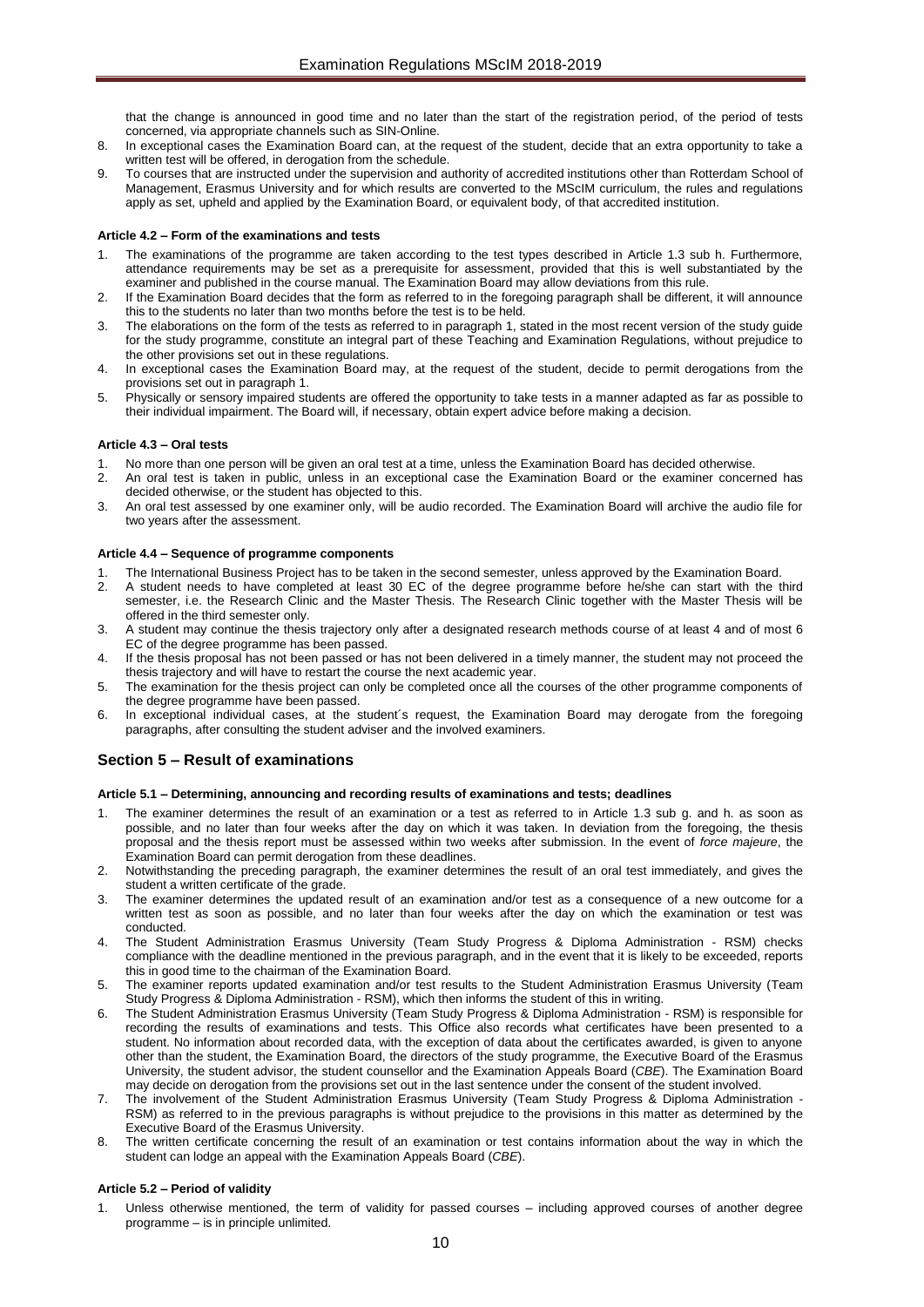- 2. In derogation from the preceding paragraph and as long as the final exam has not been passed yet, the Examination Board, in consultation with the Academic Director concerned, may declare the term of validity of a course that has been passed more than six years ago expired if – in its judgement – the knowledge, insights and skills taught during the course have become obsolete. In that case, the Examination Board can impose an additional or alternative course or examination, before the student may pass the final exam.
- 3. If the examination of a course is composed of more than one test, the term of validity of each test shall be limited to the academic year in which the tests are taken, unless the examiner explicitly determined otherwise in the course manual.

#### <span id="page-10-0"></span>**Article 5.3 – Feedback and perusal**

- 1. As soon as possible but no later than four weeks after the written test, the examiner will give generic feedback. The examiner will provide information about the content of the written test and the correct answers/answer models in an explanatory session or via another approved medium. This offers students the opportunity to review the questions and assignments of the test concerned, along with the answer models and criteria for assessment. The examiner sets the date, time and procedure of the feedback. The feedback must be realistically managed and the use of appropriate media (such as Canvas) is allowed.
- 2. As soon as possible or at the same feedback session but no later than four weeks after the feedback, students will have the opportunity to peruse their own assessed written test. The perusal takes place on the basis of a (digital) copy only. A paper copy may be charged at cost price. The examiner may determine that the perusal is only for students who registered for it and/or who have attended the feedback meeting. The examiner sets the date, time, location and procedure of the perusal. In case of a 100% multiple-choice test and the answer key and multiple-choice answer forms are available, the examiner is exempted from organizing the perusal.
- 3. In the event that a student can demonstrate that he/she was prevented from being present at the assigned location and time for the feedback or the perusal due to force majeure, at the request of the student an alternative opportunity will be offered, if possible within the term mentioned in paragraph 2.

#### <span id="page-10-1"></span>**Article 5.4 - Archiving period of written tests**

- 1. The assignments, answers and the assessment of the written tests will be archived (in paper or electronic form) for two years after the assessment.
- 2. The Thesis and the assessment thereof will be archived (in paper or electronic form) for seven years after the assessment.

## <span id="page-10-3"></span><span id="page-10-2"></span>**Section 6 – Result of the final exam**

#### **Article 6.1 – The result of the final exam**

- 1. The result of the final exam is determined by the Examination Board based on the examinations of courses in the programme components that build the MScIM curriculum and in compliance with the regulations stated in article 5.2 of the Rules and Guidelines.
- 2. In derogation from the provisions set out in paragraph 1, the Examination Board may, before determining the result of the final exam, conduct an investigation into the knowledge of the student with regard to one or more examinations or tests of the programme, if and insofar as the results of the examinations or tests concerned give it cause to do so.

#### <span id="page-10-5"></span><span id="page-10-4"></span>**Section 7 – Final and Implementation Provisions**

#### **Article 7.1 – Amendments changes**

- 1. Amendments to these regulations will be adopted by the Dean RSM through a separate decree.
- 2. No amendments will be made that are applicable to the current academic year, unless the interests of the students are, in reason, not thereby prejudiced.
- 3. Moreover, amendments must not influence, to the detriment of the students any other decision, which has been taken with respect to a student by the Examination Board by virtue of these regulations.

#### <span id="page-10-6"></span>**Article 7.2 – Hardship clause**

In very exceptional individual circumstances, in which application of one or more of the provisions set out in these regulations leads to evidently unreasonable and/or unfair situations with regard to a student, a student can submit a request in writing, and with reasons, for derogation from the said provision(s) to the Examination Board. The Examination Board may, after consulting the relevant examiner(s) and the student advisor or student counsellor, derogate from the said provision(s) in favour of the student. A decision to reject the student's request will not be made by the Examination Board until the applicant has been given the opportunity to present his or her case, if this is requested

#### <span id="page-10-7"></span>**Article 7.3 – Announcement**

The Dean RSM is responsible for an appropriate announcement of these regulations, of the Rules and Guidelines established by the Examination Board, and of amendments to these documents.

#### <span id="page-10-8"></span>**Article 7.4 – Legal effect**

These regulations have legal effect from 1 September 2018.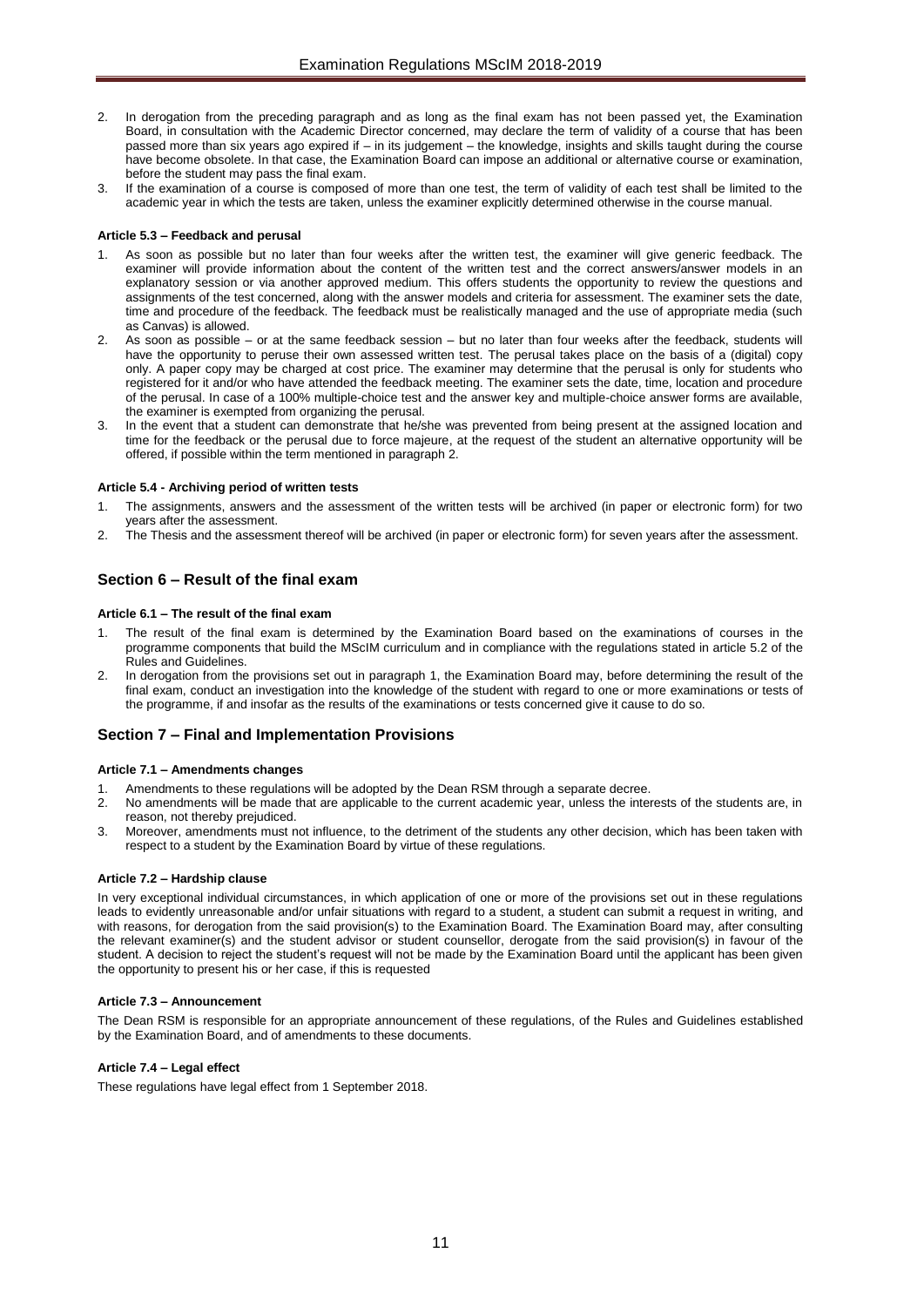# <span id="page-11-0"></span>**IV Rules and Guidelines 2018 - 2019**

# <span id="page-11-2"></span><span id="page-11-1"></span>**Section 1 – General**

#### **Article 1.1 – Applicability of the Rules and Guidelines**

These Rules and Guidelines are applicable to the curriculum and final exam, examinations and tests of the master's degree programme MSc in International Management at Rotterdam School of Management, Erasmus University, hereinafter referred to as the degree programme.

#### <span id="page-11-3"></span>**Article 1.2 – Definitions**

- Unless stated otherwise, in these Rules and Guidelines, the same definitions will be used as formulated in the Teaching and Examination Regulations of the degree programme.
- 2. Fraud: the action or negligence of a student as a result of which it is impossible, entirely or in part, to form a correct judgment concerning his/her or someone else's knowledge, insight and skills.

#### <span id="page-11-4"></span>**Article 1.3 – Day-to-day procedure of the Examination Board**

<span id="page-11-5"></span>The Examination Board may assign portfolios to its members for taking care of daily procedures.

#### **Article 1.4 – The authority to examine, the appointment of examiners, Examination Manual**

- 1. For the purpose of conducting examinations and establishing the results thereof, the Examination Board appoints the examiners in compliance with the following rules:
	- a) At the start of the Academic Year the Examination Board appoints the examiners for the duration of that year;
	- b) Tenured and tenure track RSM academic staff (assistant professors, associate professors, endowed and full professors) as well as tenured RSM lecturers will be appointed as examiner for the teaching within their discipline  $(cateqory 1 examiners)$ :
	- c) At the request of the Department, other members of the RSM academic personnel (e.g. untenured lecturers, researchers, PhD-candidates) may be appointed as an examiner for a specific course (e.g. thesis trajectory) (category 2 examiners);
	- d) At the request of the Department, a former member of the RSM academic staff or a (former) member of academic staff of another School of the EUR or any other research university may be temporarily appointed as an examiner for a specific course (e.g. thesis trajectory). This person must meet the following requirements: a completed PhD, or a university master´s degree with demonstrable extensive experience in performing scientific research. Furthermore, at least a hospitality agreement is required (category 3 examiners);
	- e) A UTQ (University Teaching Qualification, in Dutch BKO) or equivalent is preferable;
	- f) An examiner who is appointed for the first time shall be mentored by an experienced examiner from the relevant Department.
- 2. In case of special circumstances, the Examination Board may grant exceptions to the above rules.
- 3. The examiners provide the Examination Board the information requested.<br>4. All annointed examiners shall be registered in the RSM's Examiners Register
- All appointed examiners shall be registered in the RSM's Examiners Register.
- 5. The Examination Board can suspend or withdraw the appointment as examiner if the person concerned persistently fails to comply with the applicable examination regulations or to deliver examinations that meet the minimum quality standards. The Examination Board will not do so until the person concerned in all fairness has had a chance to conform to the relevant rules.
- 6. The examiners shall comply with the binding rules the Examination Board has set regarding examinations. These rules shall be included in the Examination Manual.

#### <span id="page-11-6"></span>**Article 1.5 – The criteria**

In the decision-making process the Examination Board employs the following criteria as a guideline – and in case of contrariety of criteria weighs the importance of employing one against another –:

the preservation and maintenance of the quality and grading criteria of each examination or test;

- the efficiency of the study, for example, expressed in terms of limiting loss of time (wherever possible) for students who make rapid progress with their studies when preparing for examinations or tests;
- motivating students to interrupt their studies as soon as possible in cases where it is very unlikely that they will pass their examinations;
- protecting students from trying to take on too large a study load;
- maintaining an environment in which students and staff can work effectively and efficiently;
- extending leniency towards students who, through circumstances beyond their control, have encountered delays during their studies.

# <span id="page-11-8"></span><span id="page-11-7"></span>**Section 2 – Exemptions**

#### **Article 2.1 – Exemption from practical exercises**

- 1. A request for exemption from the obligation to take part in practical exercises, as referred to in Article 2.4 of the Teaching and Examination Regulations, should be submitted by the student in writing, with reasons and supported by documentation, to the Examination Board at least four weeks before the practical exercise for which exemption is requested is scheduled to begin. In exceptional cases, the Examination Board may permit derogation from the period stated in the last sentence.
- 2. The Examination Board makes a decision within four weeks of receiving the request. The student is informed immediately of the decision.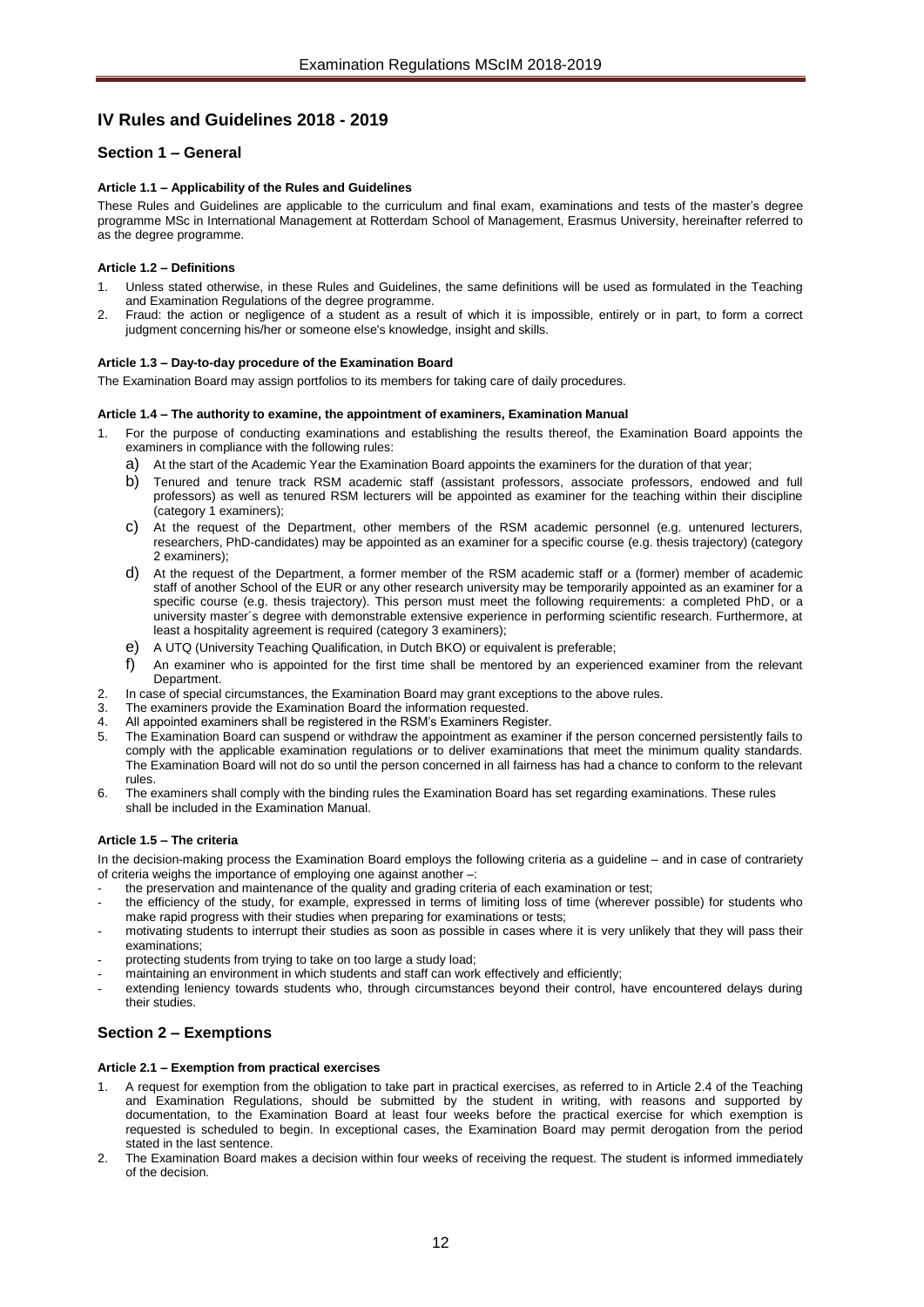# <span id="page-12-1"></span><span id="page-12-0"></span>**Section 3 – Rules concerning good course of things during examinations and tests**

#### **Article 3.1 – Registration for examinations and written tests**

- 1. A student who is registered for a course in Osiris will be automatically registered for all of that course's tests with the exception of the re-sit, if applicable. Registration for a re-sit is possible via Osiris during the registration period starting 35 days before the test and expiring seven days before the test. During this period, registration is also possible at the ESSC.
- 2. The Head of Student Administration Erasmus University (Team Study Progress & Diploma Administration RSM) can, with the approval of the Examination Board, establish specific rules for proper registration for examinations, or written tests by virtue of the Teaching and Examination Regulations of the programme and the Rules and Guidelines of the Examination Board. These specific rules will be announced in a proper manner in sufficient time.
- 3. The Examination Board can derogate from the date of registration referred to in paragraph 1 if the student, as a result of *force majeure*, has been unable to register on time and correctly. Under certain circumstances, *force majeure* may be said to exist in the event of, for example, a student was unable to register in the usual way (OSIRIS-online, in writing, another student) because of sickness or special family circumstances. The student should submit the request for this as soon as reasonably possible.
- After the official registration deadline, students can still register at the ESSC counter up to two working days before a test, for an administrative fee of € 20,00 per test. Students will receive a receipt which they should take to the test as proof of registration for the test. In case this late registration period of two working days of the ESSC has expired, students from RSM can still register, but only after paying  $\epsilon$  20,00 administration fee (no refund possible) via the online EBS paying system via this link: [https://lateregistration.rsm.nl.](https://lateregistration.rsm.nl/) This fee has to be paid on the day of the examination at the latest. If the payment is done, the student will receive a confirmation on the student e-mail account. In addition, the Examination Board will inform the Exam Administration and the Programme Manager that the grade for the test can be registered in Osiris.
- 5. Anyone who has not registered for an examination or a written test in accordance with the provisions of or by virtue of these Rules and Guidelines may not take part in the examination or test concerned. If, notwithstanding the foregoing, the student nevertheless takes part in the examination or test, the examiner and the Examination Board will not establish a grade.
- 6. Students who received a campus ban from the Executive Board of the EUR may not participate in the tests in the designated examination rooms and halls of the Woudestein-complex of the EUR during the ban.

#### <span id="page-12-2"></span>**Article 3.2 – Entering and leaving the room in which the written test is being held**

- 1. Only a student who has applied on time and correctly for the written test may take part in the test concerned, and will be admitted to the room where the written test is being held.
- 2. Admission to the hall where a written test is organized is declined fifteen minutes after the start of the written test concerned. A student who is admitted to the hall after the start of the examination concerned must ensure that he/she causes as little disturbance as possible to the students already present.
- 3. A student taking part in the test may not leave the room earlier than one hour after the start of that test. A student who leaves the test before the end of the test concerned should ensure that he/she causes as little disturbance as possible to the students still present.
- 4. A student taking part in the test may, on request and with the permission of the examiner or the invigilator, leave the test's hall (M-hall in the Van der Goot Building) a while to use the toilet as from one hour after the start of the written test until half an hour before the end of the test. This permission is granted only to one student at a time. In exceptional cases, the examiner or invigilator may derogate from these rules in favour of the student.
- Personal belongings such as coats, bags, mobile phones, watches and other items that are not allowed to be used during the written test are not allowed to be brought into the hall where the test is held. These must be placed outside the test room in lockers, if available. If no lockers are available, coats must be placed over the chair. Bags must be closed and out of reach of the student. Watches, mobile phones and such must be switched off and out of reach of the student.
- 6. Scrap paper, examination questions, answers and other examination-related documents may not be taken from the room during and after the examination. Only when clearly indicated on the front page of the test paper, scrap paper may be taken by the student after the official examination time has elapsed.
- 7. The Head of Student Administration Erasmus University (Team Study Progress & Diploma Administration RSM) can, with the approval of the Examination Board, establish specific rules concerning entering and leaving the room in the Van der Goot (former M-) Building in which the written tests is being held, by virtue of the Teaching and Examination Regulations of the programme and the Rules and Guidelines of the Examination Board. These specific rules will be announced in a proper manner in sufficient time.

#### <span id="page-12-3"></span>**Article 3.3 – General provisions concerning order during the written test**

- 1. On behalf of the Examination Board, the invigilators appointed for this purpose are charged with maintaining order during the written test. An examiner may act as invigilator.
- 2. Every student should comply with the instructions of the invigilator. If a student does not comply with the instructions of the proctor, or does not obey his /her request, the proctor may exclude him/her from taking further part in the test, with the consequence that no result will be established.
- 3. During the written test, the student must, at the request of the examiner or the invigilator, prove his/her identity with a valid proof of enrolment (student card) or another legally valid proof of identity.
- 4. Only a valid proof of registration (student card), another legally valid proof of identity, the registration verification, the exam paper and answer sheet, writing materials and a ruler may be placed on the candidate's desk. No study material such as a (graphical) calculator, literature or other sources of information may be placed on the student's desk unless explicitly authorized by the examiner in advance and stated on the front page of the test paper. These study aids (without any notes on them) are solely for the student's own use. During the examination the candidate is not allowed to make use of a dictionary. In addition, a maximum of one cold snack and one bottle of non-alcoholic drink are allowed for own use. The use of food and drink should not in any way cause inconvenience, at the discretion of the principal invigilator.
- 5. A student taking part in the test is obliged, on request of the invigilator, to show, and if requested, to hand over, the materials that he/she has with him/her.
- 6. Only the paper provided by EUR is to be used for the written test. The use of the student's own paper is not permitted.
- 7. A student taking part in the written test should write his/her name, signature and student /examination number on each sheet of paper that is handed in. The invigilator checks whether this has been done correctly before the test is handed in to him/her.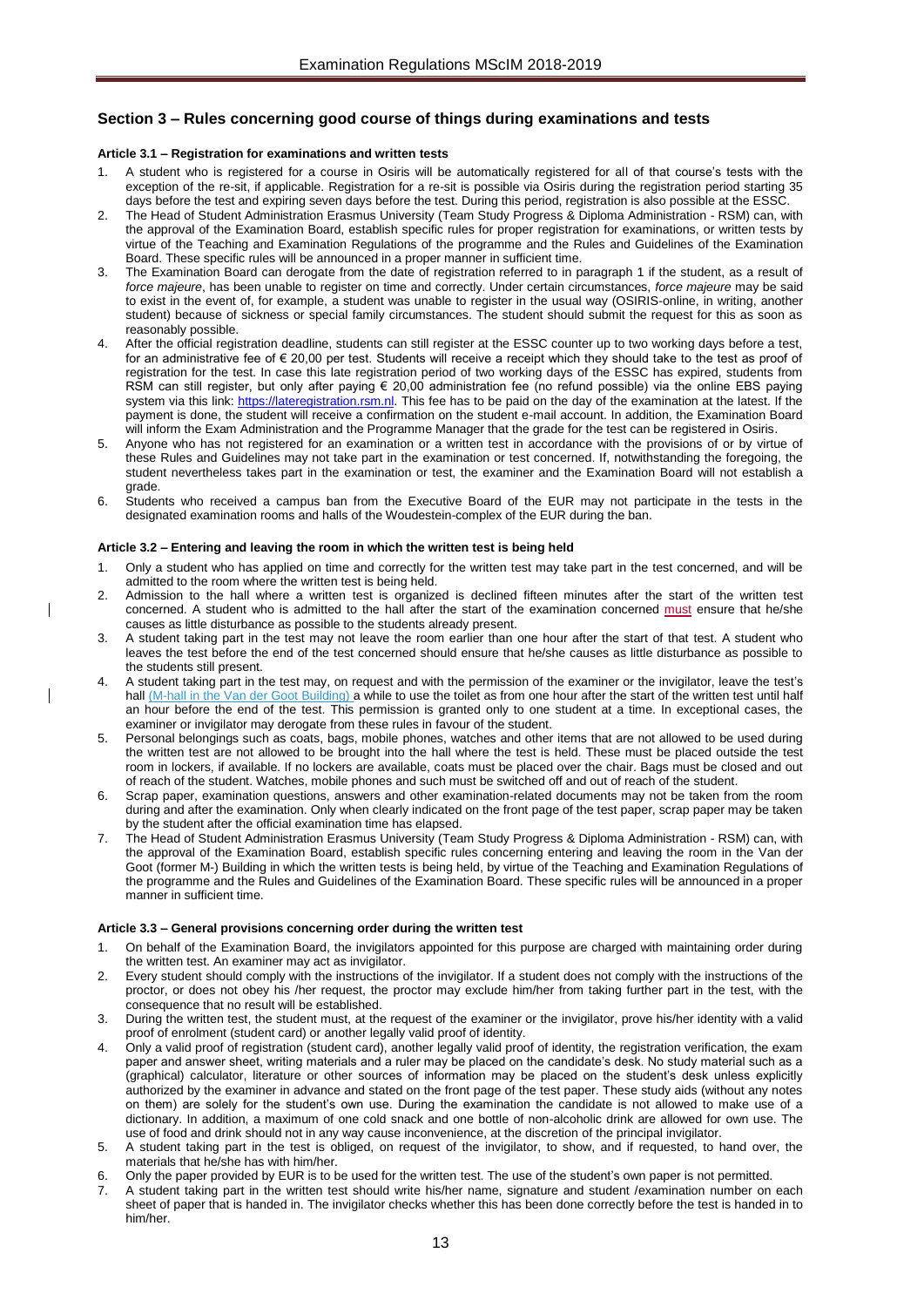8. The Head of Student Administration Erasmus University (Team Study Progress & Diploma Administration - RSM) can, with the approval of the Examination Board, establish specific rules concerning the order during the written test in the Van der Goot (former M-) Building, by virtue of the Teaching and Examination Regulations of the programme and the Rules and Guidelines of the Examination Board. These specific rules will be announced in a proper manner in sufficient time.

#### <span id="page-13-0"></span>**Article 3.4 – Fraud**

- If in the matter of taking a test, fraud within the meaning of Article 1.2 is detected or suspected, this is set down in writing as soon as possible by the invigilator or the corresponding examiner. The invigilator may ask the student to make available any items of evidence. A refusal to do this is recorded in the written report. The student is given the opportunity to add written comments to the written report of the invigilator. The written report and any written comments are handed over to the Examination Board as soon as possible.
- The Examination Board or the examiner may exclude a student who has committed fraud from further participation in the examination of which the test for which the irregularity was detected is part, and/or take other appropriate measures. The exclusion has the consequence that no result will be established for the examination or test concerned. Before the Examination Board decides to make the exclusion, it gives the student the opportunity to give his/her account.
- The other appropriate measures as referred to in paragraph 2 may consist of, among others, the following sanctions:
	- a. reprimand;
	- b. invalidation of the examination and/or test concerned;
	- c. exclusion from one or more examinations and/or tests;
	- d. exclusion from one or more examination period;
	- e. a combination of the above measures to a maximum of exclusion for at most one year;
	- in a serious case of fraud the Examination Board may advise the Executive Board to end the enrolment for the programme of the person concerned once and for all.

## <span id="page-13-1"></span>**Section 4 – The examinations and tests of the courses**

#### <span id="page-13-2"></span>**Article 4.1 – The questions and assignments, assessment plan, peer review protocol and publication exam questions**

- 1. The form of the examination of a course as mentioned in article 4.2 of the Teaching and Examination Regulations will be announced in the course manual.
- 2. The examination of a course must meet the following conditions: valid, reliable, transparent and efficient. These conditions are detailed in RSM's testing policy document.
- 3. The questions and assignments of the examination of a course do not go beyond the sources announced in advance from which the examination material is derived. These sources need to be announced in the course manual before the start of the course.
- 4. The examination of a course is representative of the learning objectives of the course in terms of content and form and in line with the end terms of the degree programme. This is documented in a course assessment plan that will be published in the course manual.
- 5. The questions and assignments of an examination are clear and unambiguous, and are asked in such a way, or contain such instructions, that the student can know how comprehensive and detailed the answers must be.
- 6. Well in advance of a written test being held, the examiner gives the students the opportunity, if possible, to peruse a written sample of a similar examination, and also the model answers and the norms on the basis of which the assessment was made.
- 7. The duration of the examination is such that examinees have sufficient time, measured according to reasonable criteria, to answer the questions.
- 8. In advance of the test concerned being held, the examiner asks a colleague to check the test on the instructions mentioned in this article. The Examination Board may prescribe a peer review protocol.
- 9. The examiner will post the examination questions and (model) answers on Canvas right after the exam so that students can check which questions they have answered (in)correctly. If a student lodges a complaint to the Examination Board then this information should be included to substantiate the complaint.
	- Upon the examiner's request the Examination Board may grant the examiner an exemption from posting the answers on Canvas in the event of important reasons.

#### <span id="page-13-3"></span>**Article 4.2 – Assessment criteria**

- 1. Wherever possible, assessment of written tests, takes place on the basis of previously established model answers and criteria, which can possibly be modified as a result from correcting the tests.
- 2. The assessment method is sufficiently transparent that the examinees can see how the results of the tests were established.
- 3. In cases of tests of an examination given and assessed by more than one examiner, the Examination Board ensures that the examiners' assessment is based on the same criteria. If necessary, it shall appoint a supervising examiner for conducting the tests.

#### <span id="page-13-4"></span>**Article 4.3 – Determining the grades: rounding off, averaging, passing, grade floor**

Examinations and tests are assessed with grades on the scale 0.0 - 10.0, accurate to one decimal point, where a 5.5 is the lowest pass grade.

In derogation from this rule, sufficient results of examinations and tests taken (whether or not in the context of an international exchange programme) at a foreign university will be registered as a 'pass'. Furthermore, practical tests may be assessed with a 'pass' or 'fail'.

- Tests assessed with a '*pass*' or *'fail'* cannot be averaged nor included in the GPA calculation.
	- If grades have to be rounded off and averaged within a course, or between examination parts or to determine the GPA or the classification – the following rules apply by default:
		- Unless otherwise stated in the study guide or the relevant course manual, grades are averaged according to the weighted average of the credits, where the average is rounded off to the nearest decimal place. For example, if rounded off to one decimal place, 5.450 is rounded to 5.5, and 6.9449 is rounded to a 6.9. If rounded off to two decimal places (for example to calculate the overall GPA or a cum laude) a 8.2449 is rounded to a 8.24 and a 8.2450 is rounded to a 8.25, etc.;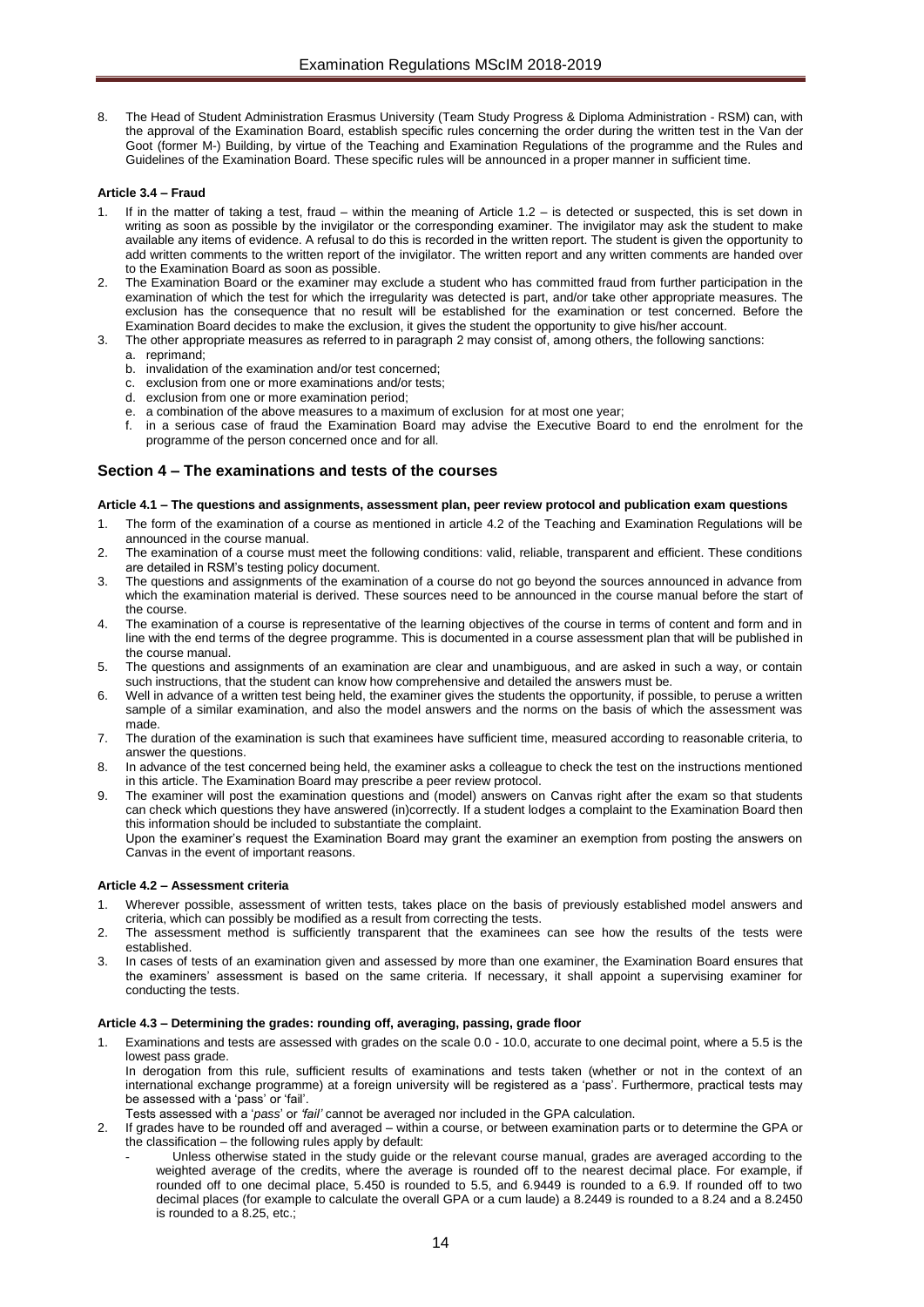In case the assessment of a course is based on more than one test, then the rule applies that the separate tests are rounded off at one decimal place and the final grade is rounded to one decimal place. All intermediate computations are not rounded off. The same applies if the assessment of one test in fact consists of two parts (such as partly multiple-choice questions and partly open questions): both parts must be considered as separate tests. For example:

| weighing factor | Grade per test unrounded | Grade per test | correct is | incorrect is |
|-----------------|--------------------------|----------------|------------|--------------|
| 20%             | 6.32                     | 6.3            | 1.26       | 1.3          |
| 80%             | 5.58                     | 5.6            | 4.48       | 4.5          |
|                 | 5.74                     | 5.87           |            |              |
|                 | 5.7                      | 5.8            |            |              |

- 3. If the examination of a course is assessed on the basis of more than one test, no final grade for the examination will be calculated if one of the test grades is lower than a 5.5. Tests that can be taken only once per academic year, most likely practical exercises, presentations, participation performance and team or individual assignments, are exempted from this rule.
- In case the course manual for a particular course holds additional or other rules to those stated under paragraph 2 and 3, these rules are only valid if published at least two months ahead of the date of a test and under written approval of the Examination Board. If these latter provisos are not met the default rules under paragraph 2 and 3 continue to apply.
- 5. For the establishing of grades for a multiple-choice test the following principles apply:
	- No wrong answers in the test counts as a 10.0.

b. All questions incorrect up to and including the number of correct answers that correspond with the random guessing counts as a 0.0 This means that the '0.0' amounts to: (the number of multiple-choice questions)/(the number of response alternatives). For instance 40 questions and 4 response possibilities:  $40 / 4 = 10$ : 10 answers correct counts as a 0.0.

c. Each question has equal weight. The weight per correct answer above the random selection then is in case of for example 40 four choice questions:  $30 (40 - 10)$  questions make the difference between a 0.0 and a 10.0 (so 10 points): so, each question is worth  $10 / 30 = 1/3$  points.

d. The standard cut score for pass/fail is set on 5.5. In case of for example 40 four choice questions the cut score is at 27 correct answers, rounded off  $(10 + 5.5/ 0.33)$ . The grade will be a 5.7.

If an examiner concludes that a multiple-choice question is incorrect after the examination, this question should be dropped. Consequently, the multiple-choice test will have fewer questions and this can affect the cut score of the examination as well as the weight of each good answer in the grade of a student.

Only if the exam question in itself is correct but has more than one correct answer, it remains part of the MC-test. If all answers to a question are considered correct, it does not assess anything i.e. has no value, and will therefore not count as part of the examination and should be removed.

Examiners may only derogate from these instructions with the approval of the Examination Board.

- 6. Examination results are registered by the Student Administration Erasmus University (Team Study Progress & Diploma Administration – RSM).
- 7. In derogation from the previous paragraphs of this article, results of examinations and tests taken in the context of an international exchange are established under the authority and responsibility of the foreign university.

# <span id="page-14-0"></span>**Section 5 – The Thesis**

#### <span id="page-14-1"></span>**Article 5.1 – The thesis, the thesis committee and admission to the thesis defence**

- 1. The thesis project is an individual project.
- 2. The thesis project is assessed by a thesis committee.
- 3. This thesis committee shall consist of at least two members: a coach and a co-reader. The composition of the thesis committee should furthermore meet the following criteria:
	- a. The members of the thesis committee must be appointed as an examiner by the Examination Board;
	- b. The *coach* must be a member of the academic RSM personnel: this includes tenured and tenure track staff as well as PhD candidates and untenured lecturers as long as they are appointed as an examiner. Furthermore, an exception can be made for former faculty members or PhD candidates who were associated with the RSM: they may continue to act as coach after the termination of the employment contract for a maximum of one year. Hence, all other examiners (from other EUR schools or other universities) may act as co-reader only;
	- c. The *co-reader* is preferably a member of the academic RSM personnel of another department than the one with which the coach is associated;
	- d. At least one of the two members must be a tenured or tenure track faculty member. Hence, pairs consisting exclusively of PhD-candidates and/or untenured lecturers are not allowed.
	- e. The composition of the thesis committee must ensure that the thesis will be assessed independently, objectively and without bias. As a consequence, some combinations of coach and co-readers are deemed unsuitable such as PhD candidate and (co)promotor, job appraisers with job appraisees without a PhD degree.
	- f. Coach and co-reader are allowed to be members of the same department offering the MSc Programme, under the additional requirement that (co-)promotors are not allowed to sit on a thesis committee with their PhD students, and job appraisers are not allowed to form a committee with job appraisees without a PhD degree. The Thesis Coordinator of the MSc programme shall submit a list of the internal thesis committees to the Examination Board for endorsement via [ec@rsm.nl;](mailto:ec@rsm.nl)
	- g. At the request of a student an internal or external expert may be temporarily appointed as a co-reader of a thesis committee. This person must meet the following requirements: a completed PhD, or a university master´s degree with demonstrable extensive experience in performing scientific research. This examiner may act as co-reader only;
	- h. The coach shall have principal responsibility for the coaching and activities relating to the thesis. The co-reader shall offer advice at critical times during the thesis trajectory (for example evaluating the final thesis proposal, the research design, approval of the thesis);
	- The coach and co-reader jointly give an endorsement to a student for applying for admission to the thesis defence on the basis of the thesis report at hand.
- 4. The assessment of the thesis project is based on the thesis report and the oral thesis defence in front of the thesis committee.